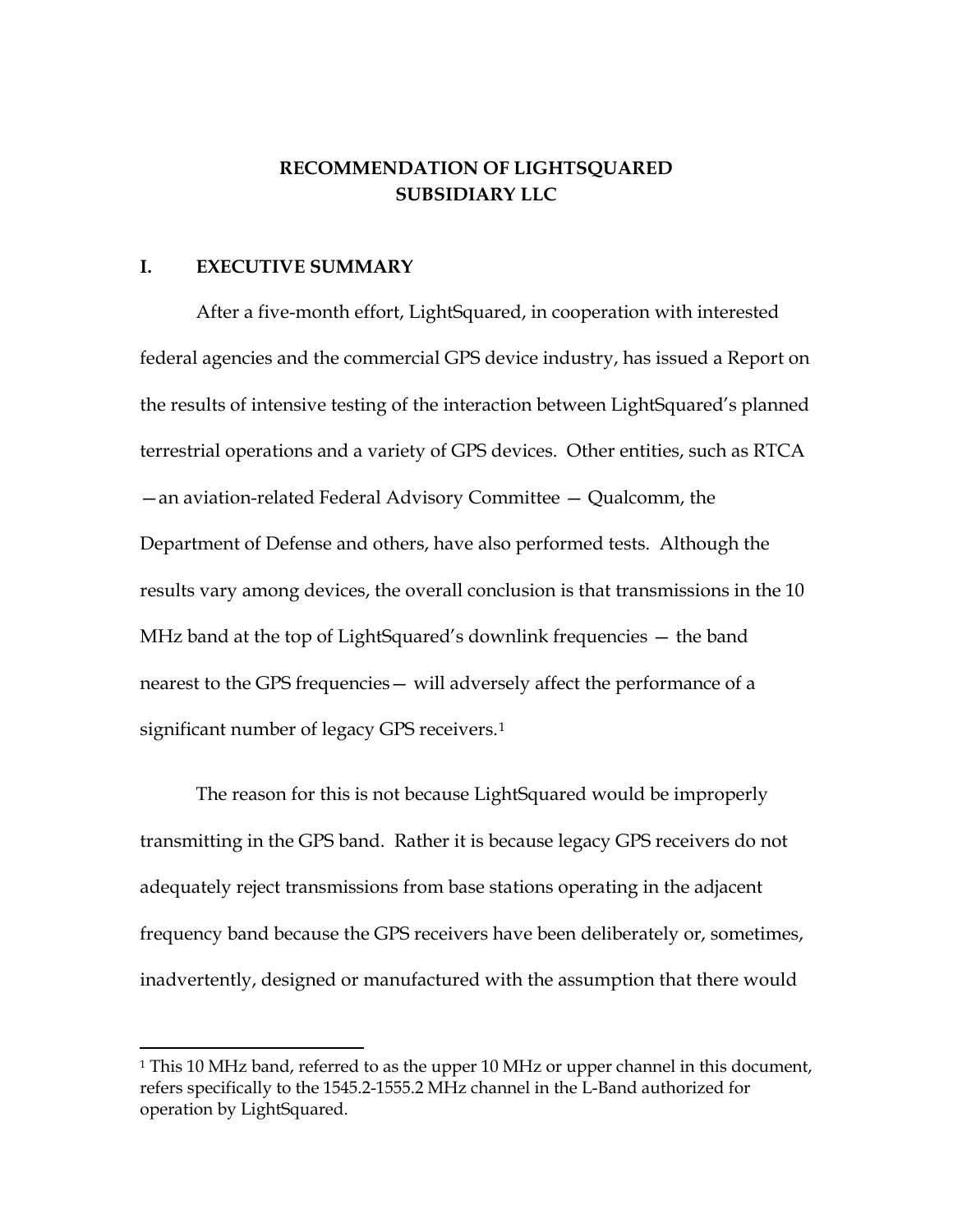## **RECOMMENDATION OF LIGHTSQUARED SUBSIDIARY LLC**

#### **I. EXECUTIVE SUMMARY**

 $\overline{a}$ 

After a five-month effort, LightSquared, in cooperation with interested federal agencies and the commercial GPS device industry, has issued a Report on the results of intensive testing of the interaction between LightSquared's planned terrestrial operations and a variety of GPS devices. Other entities, such as RTCA —an aviation-related Federal Advisory Committee — Qualcomm, the Department of Defense and others, have also performed tests. Although the results vary among devices, the overall conclusion is that transmissions in the 10 MHz band at the top of LightSquared's downlink frequencies — the band nearest to the GPS frequencies— will adversely affect the performance of a significant number of legacy GPS receivers.<sup>[1](#page-1-0)</sup>

The reason for this is not because LightSquared would be improperly transmitting in the GPS band. Rather it is because legacy GPS receivers do not adequately reject transmissions from base stations operating in the adjacent frequency band because the GPS receivers have been deliberately or, sometimes, inadvertently, designed or manufactured with the assumption that there would

<span id="page-1-0"></span><sup>&</sup>lt;sup>1</sup> This 10 MHz band, referred to as the upper 10 MHz or upper channel in this document, refers specifically to the 1545.2-1555.2 MHz channel in the L-Band authorized for operation by LightSquared.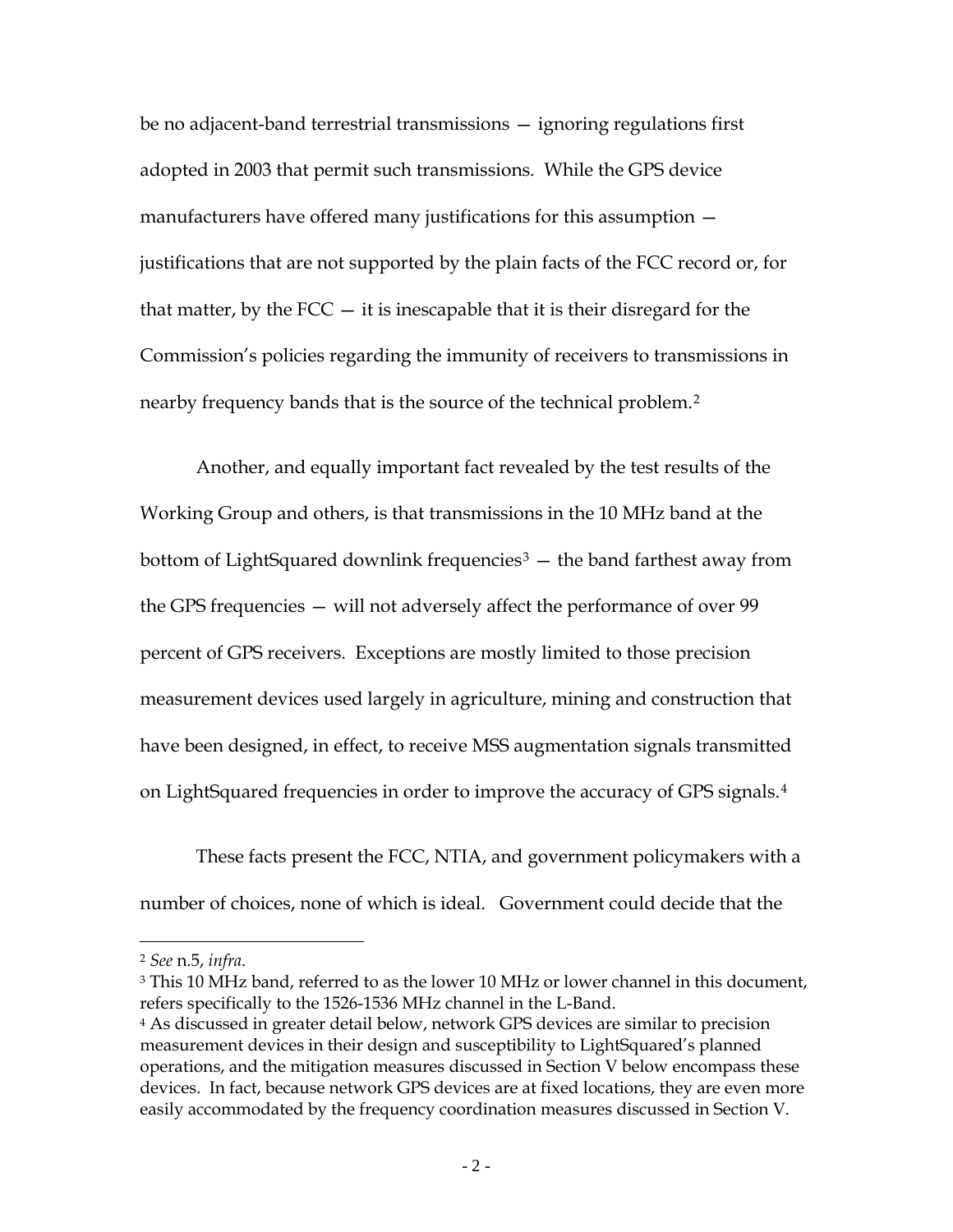be no adjacent-band terrestrial transmissions — ignoring regulations first adopted in 2003 that permit such transmissions. While the GPS device manufacturers have offered many justifications for this assumption justifications that are not supported by the plain facts of the FCC record or, for that matter, by the  $FCC - it$  is inescapable that it is their disregard for the Commission's policies regarding the immunity of receivers to transmissions in nearby frequency bands that is the source of the technical problem.<sup>[2](#page-2-0)</sup>

Another, and equally important fact revealed by the test results of the Working Group and others, is that transmissions in the 10 MHz band at the bottom of LightSquared downlink frequencies<sup>[3](#page-2-1)</sup>  $-$  the band farthest away from the GPS frequencies — will not adversely affect the performance of over 99 percent of GPS receivers. Exceptions are mostly limited to those precision measurement devices used largely in agriculture, mining and construction that have been designed, in effect, to receive MSS augmentation signals transmitted on LightSquared frequencies in order to improve the accuracy of GPS signals.[4](#page-2-2)

These facts present the FCC, NTIA, and government policymakers with a number of choices, none of which is ideal. Government could decide that the

 $\overline{a}$ 

<span id="page-2-1"></span><sup>3</sup> This 10 MHz band, referred to as the lower 10 MHz or lower channel in this document, refers specifically to the 1526-1536 MHz channel in the L-Band.

<span id="page-2-0"></span><sup>2</sup> *See* n.5, *infra*.

<span id="page-2-2"></span><sup>4</sup> As discussed in greater detail below, network GPS devices are similar to precision measurement devices in their design and susceptibility to LightSquared's planned operations, and the mitigation measures discussed in Section V below encompass these devices. In fact, because network GPS devices are at fixed locations, they are even more easily accommodated by the frequency coordination measures discussed in Section V.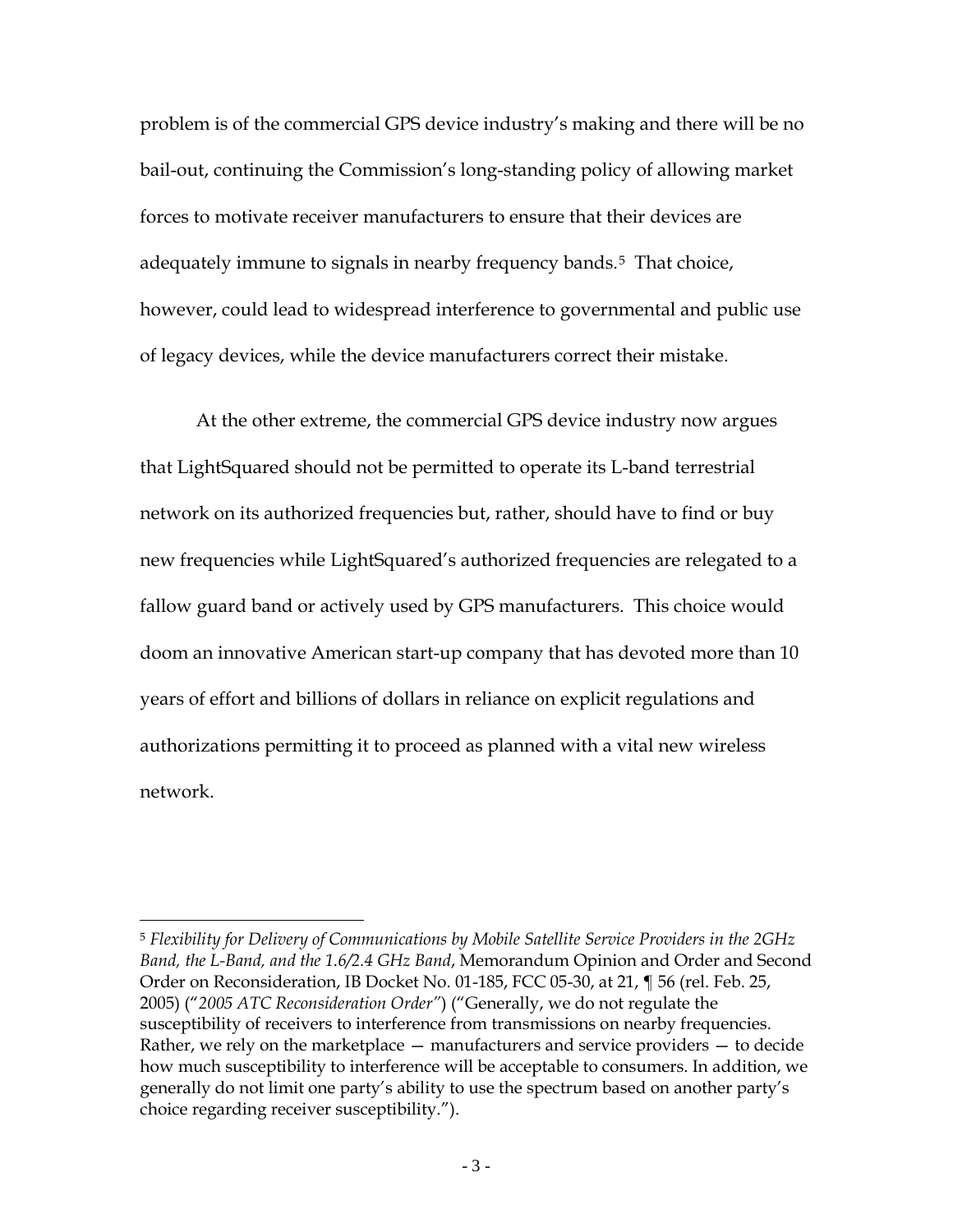problem is of the commercial GPS device industry's making and there will be no bail-out, continuing the Commission's long-standing policy of allowing market forces to motivate receiver manufacturers to ensure that their devices are adequately immune to signals in nearby frequency bands.<sup>[5](#page-3-0)</sup> That choice, however, could lead to widespread interference to governmental and public use of legacy devices, while the device manufacturers correct their mistake.

At the other extreme, the commercial GPS device industry now argues that LightSquared should not be permitted to operate its L-band terrestrial network on its authorized frequencies but, rather, should have to find or buy new frequencies while LightSquared's authorized frequencies are relegated to a fallow guard band or actively used by GPS manufacturers. This choice would doom an innovative American start-up company that has devoted more than 10 years of effort and billions of dollars in reliance on explicit regulations and authorizations permitting it to proceed as planned with a vital new wireless network.

<span id="page-3-0"></span><sup>5</sup> *Flexibility for Delivery of Communications by Mobile Satellite Service Providers in the 2GHz Band, the L-Band, and the 1.6/2.4 GHz Band*, Memorandum Opinion and Order and Second Order on Reconsideration, IB Docket No. 01-185, FCC 05-30, at 21, ¶ 56 (rel. Feb. 25, 2005) ("*2005 ATC Reconsideration Order"*) ("Generally, we do not regulate the susceptibility of receivers to interference from transmissions on nearby frequencies. Rather, we rely on the marketplace — manufacturers and service providers — to decide how much susceptibility to interference will be acceptable to consumers. In addition, we generally do not limit one party's ability to use the spectrum based on another party's choice regarding receiver susceptibility.").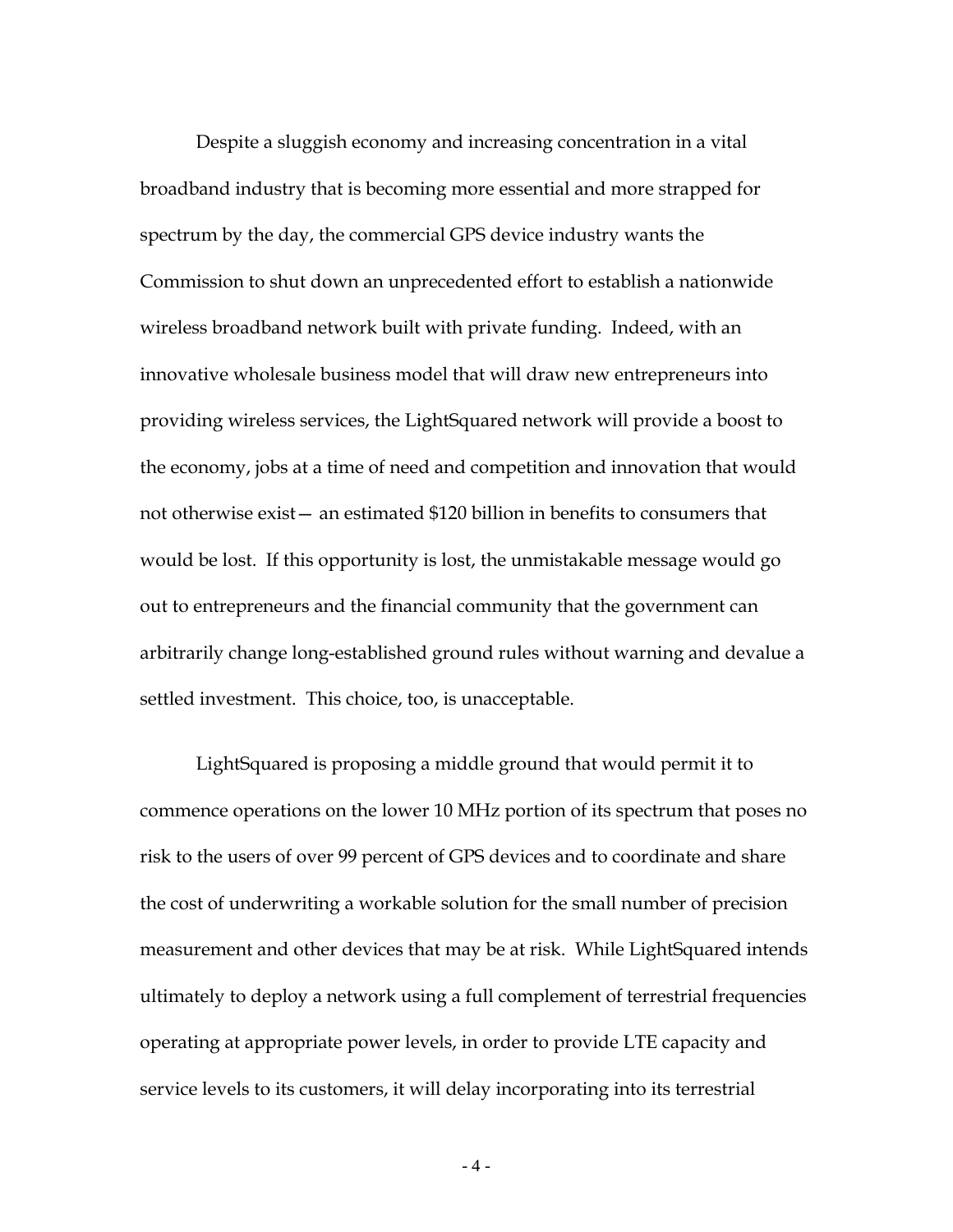Despite a sluggish economy and increasing concentration in a vital broadband industry that is becoming more essential and more strapped for spectrum by the day, the commercial GPS device industry wants the Commission to shut down an unprecedented effort to establish a nationwide wireless broadband network built with private funding. Indeed, with an innovative wholesale business model that will draw new entrepreneurs into providing wireless services, the LightSquared network will provide a boost to the economy, jobs at a time of need and competition and innovation that would not otherwise exist— an estimated \$120 billion in benefits to consumers that would be lost. If this opportunity is lost, the unmistakable message would go out to entrepreneurs and the financial community that the government can arbitrarily change long-established ground rules without warning and devalue a settled investment. This choice, too, is unacceptable.

LightSquared is proposing a middle ground that would permit it to commence operations on the lower 10 MHz portion of its spectrum that poses no risk to the users of over 99 percent of GPS devices and to coordinate and share the cost of underwriting a workable solution for the small number of precision measurement and other devices that may be at risk. While LightSquared intends ultimately to deploy a network using a full complement of terrestrial frequencies operating at appropriate power levels, in order to provide LTE capacity and service levels to its customers, it will delay incorporating into its terrestrial

 $-4-$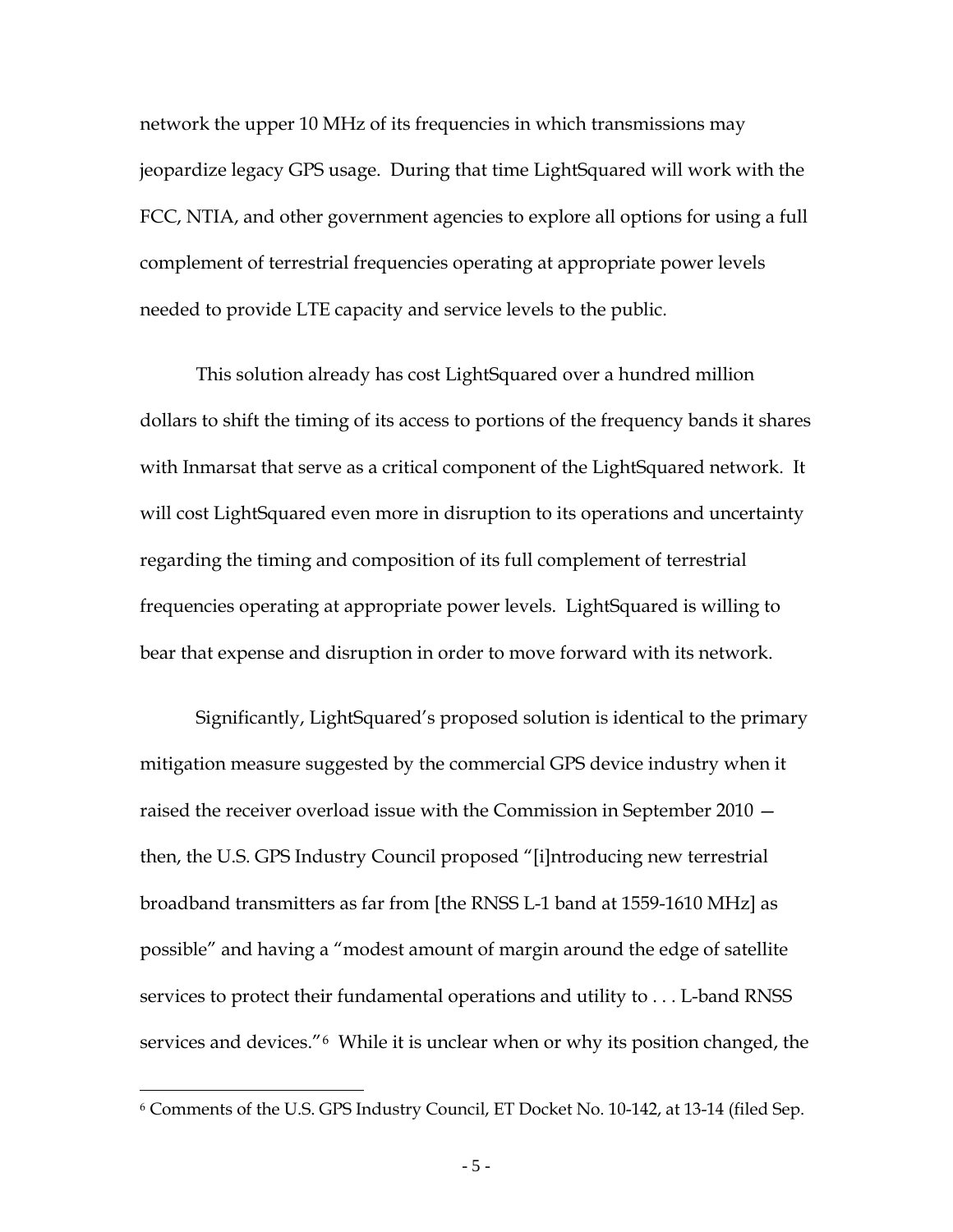network the upper 10 MHz of its frequencies in which transmissions may jeopardize legacy GPS usage. During that time LightSquared will work with the FCC, NTIA, and other government agencies to explore all options for using a full complement of terrestrial frequencies operating at appropriate power levels needed to provide LTE capacity and service levels to the public.

This solution already has cost LightSquared over a hundred million dollars to shift the timing of its access to portions of the frequency bands it shares with Inmarsat that serve as a critical component of the LightSquared network. It will cost LightSquared even more in disruption to its operations and uncertainty regarding the timing and composition of its full complement of terrestrial frequencies operating at appropriate power levels. LightSquared is willing to bear that expense and disruption in order to move forward with its network.

Significantly, LightSquared's proposed solution is identical to the primary mitigation measure suggested by the commercial GPS device industry when it raised the receiver overload issue with the Commission in September 2010 then, the U.S. GPS Industry Council proposed "[i]ntroducing new terrestrial broadband transmitters as far from [the RNSS L-1 band at 1559-1610 MHz] as possible" and having a "modest amount of margin around the edge of satellite services to protect their fundamental operations and utility to . . . L-band RNSS services and devices."[6](#page-5-0) While it is unclear when or why its position changed, the

<span id="page-5-0"></span><sup>6</sup> Comments of the U.S. GPS Industry Council, ET Docket No. 10-142, at 13-14 (filed Sep.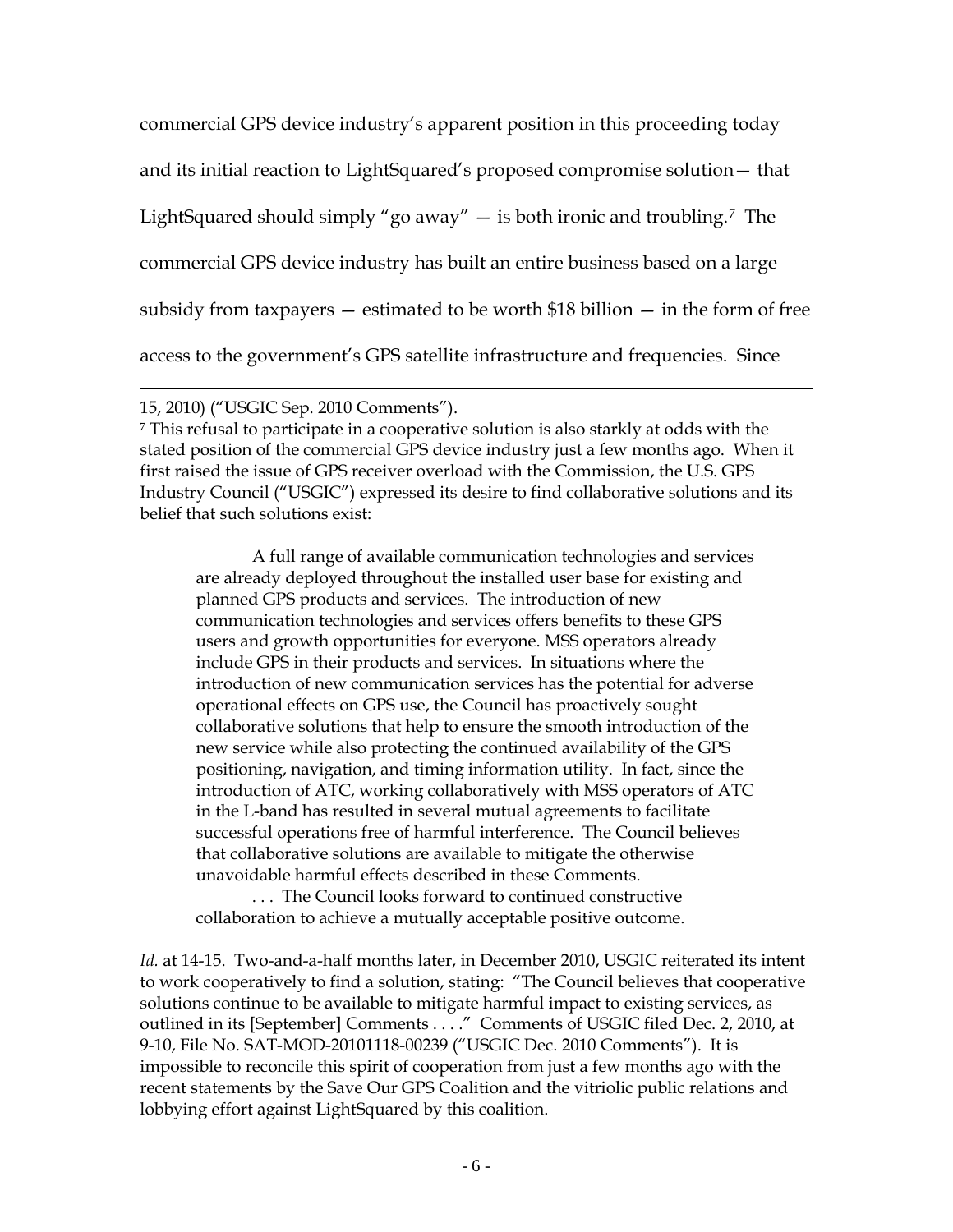commercial GPS device industry's apparent position in this proceeding today and its initial reaction to LightSquared's proposed compromise solution— that LightSquared should simply "go away" — is both ironic and troubling.[7](#page-6-0) The commercial GPS device industry has built an entire business based on a large subsidy from taxpayers  $-$  estimated to be worth \$18 billion  $-$  in the form of free access to the government's GPS satellite infrastructure and frequencies. Since

 $\overline{a}$ 

<span id="page-6-0"></span><sup>7</sup> This refusal to participate in a cooperative solution is also starkly at odds with the stated position of the commercial GPS device industry just a few months ago. When it first raised the issue of GPS receiver overload with the Commission, the U.S. GPS Industry Council ("USGIC") expressed its desire to find collaborative solutions and its belief that such solutions exist:

A full range of available communication technologies and services are already deployed throughout the installed user base for existing and planned GPS products and services. The introduction of new communication technologies and services offers benefits to these GPS users and growth opportunities for everyone. MSS operators already include GPS in their products and services. In situations where the introduction of new communication services has the potential for adverse operational effects on GPS use, the Council has proactively sought collaborative solutions that help to ensure the smooth introduction of the new service while also protecting the continued availability of the GPS positioning, navigation, and timing information utility. In fact, since the introduction of ATC, working collaboratively with MSS operators of ATC in the L-band has resulted in several mutual agreements to facilitate successful operations free of harmful interference. The Council believes that collaborative solutions are available to mitigate the otherwise unavoidable harmful effects described in these Comments.

. . . The Council looks forward to continued constructive collaboration to achieve a mutually acceptable positive outcome.

*Id.* at 14-15. Two-and-a-half months later, in December 2010, USGIC reiterated its intent to work cooperatively to find a solution, stating: "The Council believes that cooperative solutions continue to be available to mitigate harmful impact to existing services, as outlined in its [September] Comments . . . ." Comments of USGIC filed Dec. 2, 2010, at 9-10, File No. SAT-MOD-20101118-00239 ("USGIC Dec. 2010 Comments"). It is impossible to reconcile this spirit of cooperation from just a few months ago with the recent statements by the Save Our GPS Coalition and the vitriolic public relations and lobbying effort against LightSquared by this coalition.

<sup>15, 2010)</sup> ("USGIC Sep. 2010 Comments").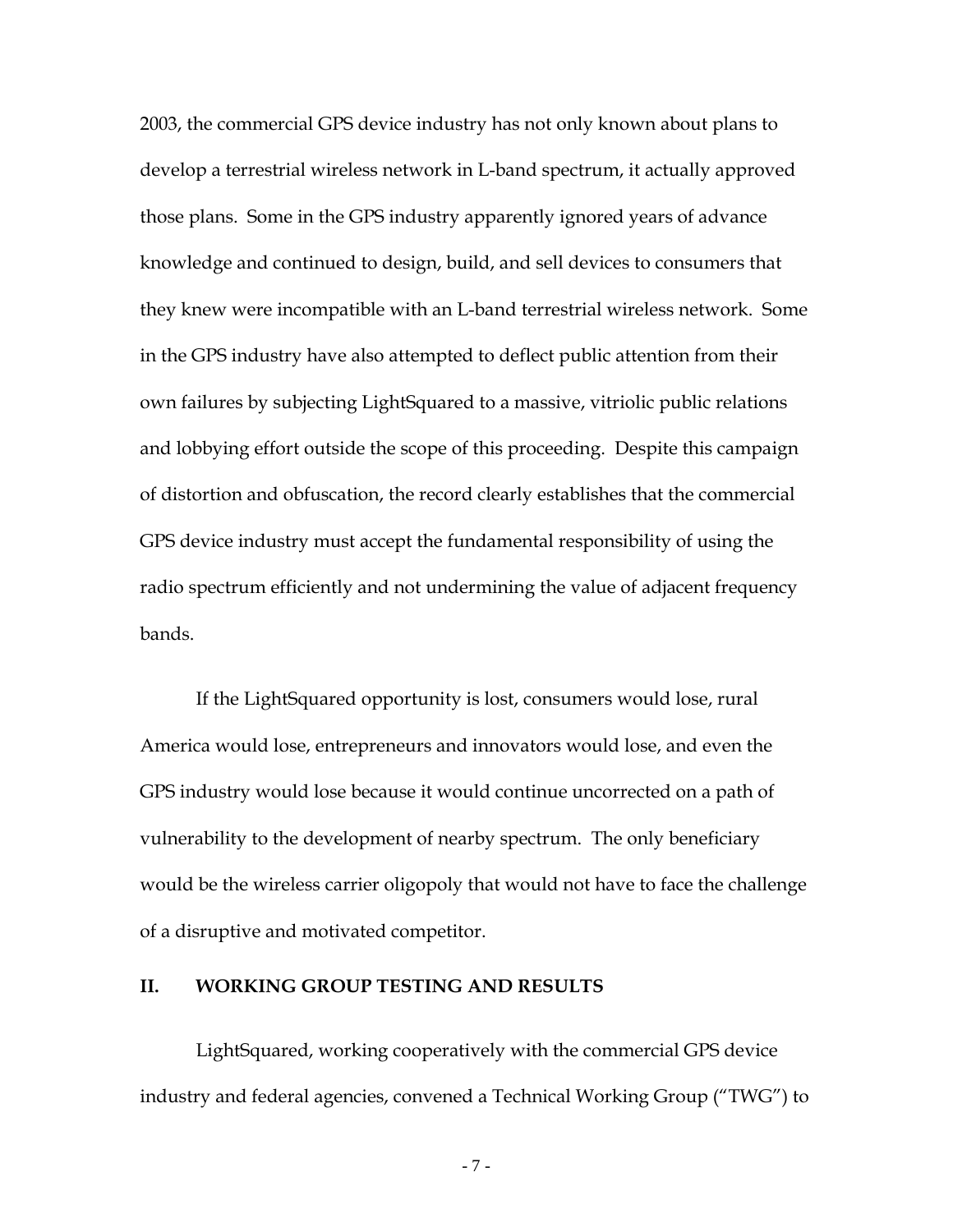2003, the commercial GPS device industry has not only known about plans to develop a terrestrial wireless network in L-band spectrum, it actually approved those plans. Some in the GPS industry apparently ignored years of advance knowledge and continued to design, build, and sell devices to consumers that they knew were incompatible with an L-band terrestrial wireless network. Some in the GPS industry have also attempted to deflect public attention from their own failures by subjecting LightSquared to a massive, vitriolic public relations and lobbying effort outside the scope of this proceeding. Despite this campaign of distortion and obfuscation, the record clearly establishes that the commercial GPS device industry must accept the fundamental responsibility of using the radio spectrum efficiently and not undermining the value of adjacent frequency bands.

If the LightSquared opportunity is lost, consumers would lose, rural America would lose, entrepreneurs and innovators would lose, and even the GPS industry would lose because it would continue uncorrected on a path of vulnerability to the development of nearby spectrum. The only beneficiary would be the wireless carrier oligopoly that would not have to face the challenge of a disruptive and motivated competitor.

## **II. WORKING GROUP TESTING AND RESULTS**

LightSquared, working cooperatively with the commercial GPS device industry and federal agencies, convened a Technical Working Group ("TWG") to

- 7 -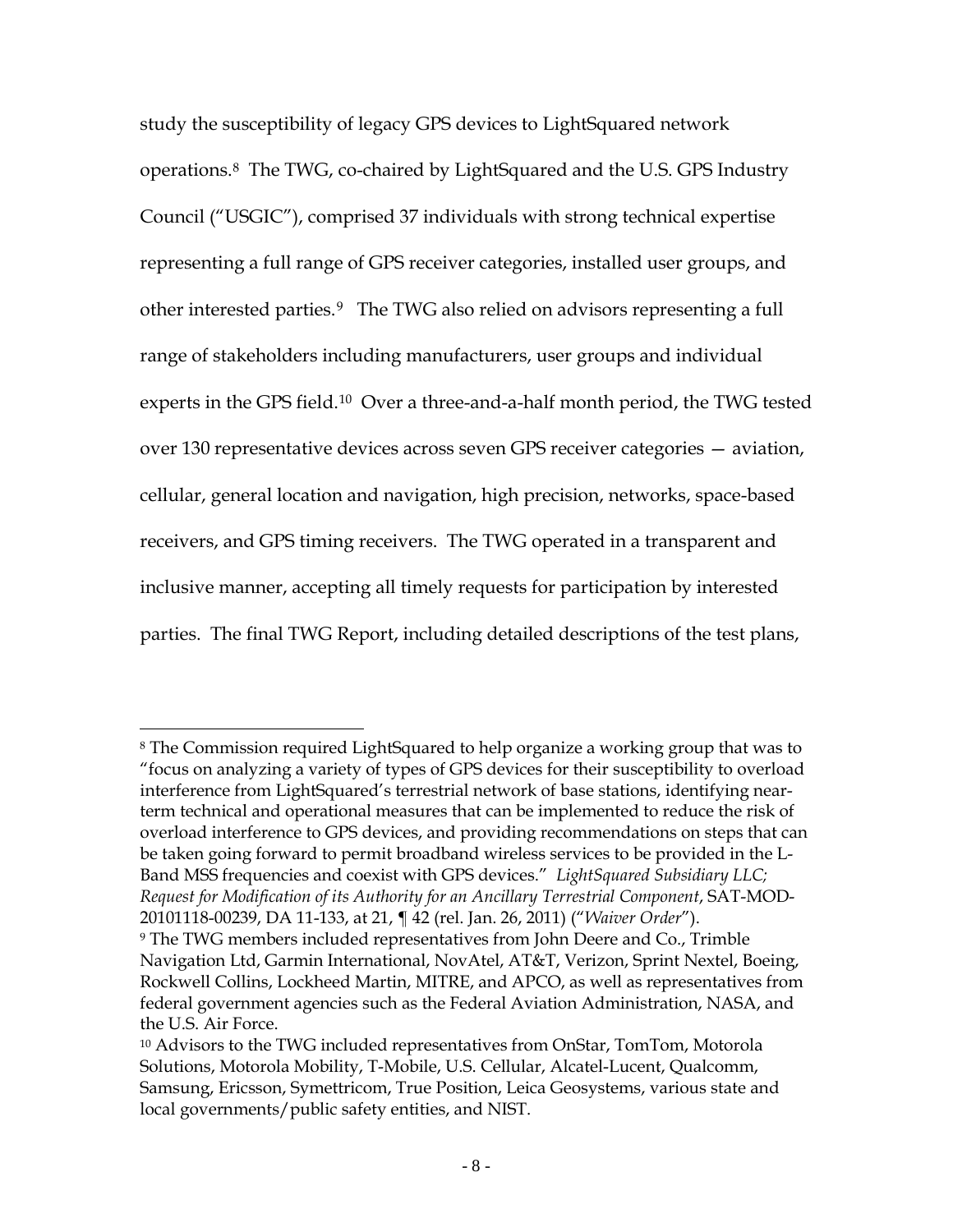study the susceptibility of legacy GPS devices to LightSquared network operations.[8](#page-8-0) The TWG, co-chaired by LightSquared and the U.S. GPS Industry Council ("USGIC"), comprised 37 individuals with strong technical expertise representing a full range of GPS receiver categories, installed user groups, and other interested parties.[9](#page-8-1) The TWG also relied on advisors representing a full range of stakeholders including manufacturers, user groups and individual experts in the GPS field.<sup>[10](#page-8-2)</sup> Over a three-and-a-half month period, the TWG tested over 130 representative devices across seven GPS receiver categories — aviation, cellular, general location and navigation, high precision, networks, space-based receivers, and GPS timing receivers. The TWG operated in a transparent and inclusive manner, accepting all timely requests for participation by interested parties. The final TWG Report, including detailed descriptions of the test plans,

<span id="page-8-0"></span> $\overline{a}$ <sup>8</sup> The Commission required LightSquared to help organize a working group that was to "focus on analyzing a variety of types of GPS devices for their susceptibility to overload interference from LightSquared's terrestrial network of base stations, identifying nearterm technical and operational measures that can be implemented to reduce the risk of overload interference to GPS devices, and providing recommendations on steps that can be taken going forward to permit broadband wireless services to be provided in the L-Band MSS frequencies and coexist with GPS devices." *LightSquared Subsidiary LLC; Request for Modification of its Authority for an Ancillary Terrestrial Component*, SAT-MOD-20101118-00239, DA 11-133, at 21, ¶ 42 (rel. Jan. 26, 2011) ("*Waiver Order*").

<span id="page-8-1"></span><sup>9</sup> The TWG members included representatives from John Deere and Co., Trimble Navigation Ltd, Garmin International, NovAtel, AT&T, Verizon, Sprint Nextel, Boeing, Rockwell Collins, Lockheed Martin, MITRE, and APCO, as well as representatives from federal government agencies such as the Federal Aviation Administration, NASA, and the U.S. Air Force.

<span id="page-8-2"></span><sup>10</sup> Advisors to the TWG included representatives from OnStar, TomTom, Motorola Solutions, Motorola Mobility, T-Mobile, U.S. Cellular, Alcatel-Lucent, Qualcomm, Samsung, Ericsson, Symettricom, True Position, Leica Geosystems, various state and local governments/public safety entities, and NIST.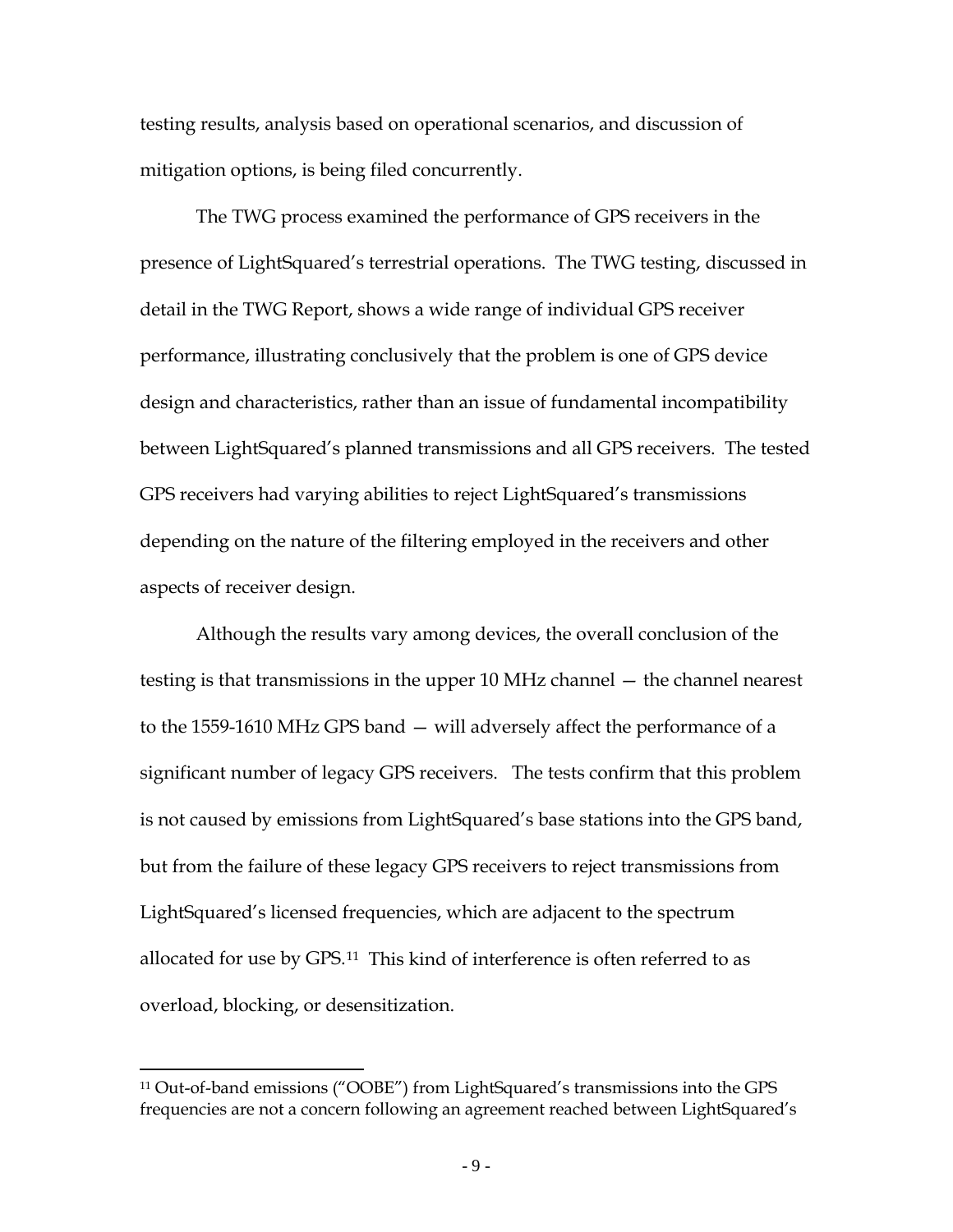testing results, analysis based on operational scenarios, and discussion of mitigation options, is being filed concurrently.

The TWG process examined the performance of GPS receivers in the presence of LightSquared's terrestrial operations. The TWG testing, discussed in detail in the TWG Report, shows a wide range of individual GPS receiver performance, illustrating conclusively that the problem is one of GPS device design and characteristics, rather than an issue of fundamental incompatibility between LightSquared's planned transmissions and all GPS receivers. The tested GPS receivers had varying abilities to reject LightSquared's transmissions depending on the nature of the filtering employed in the receivers and other aspects of receiver design.

Although the results vary among devices, the overall conclusion of the testing is that transmissions in the upper 10 MHz channel — the channel nearest to the 1559-1610 MHz GPS band — will adversely affect the performance of a significant number of legacy GPS receivers. The tests confirm that this problem is not caused by emissions from LightSquared's base stations into the GPS band, but from the failure of these legacy GPS receivers to reject transmissions from LightSquared's licensed frequencies, which are adjacent to the spectrum allocated for use by GPS.[11](#page-9-0) This kind of interference is often referred to as overload, blocking, or desensitization.

<span id="page-9-0"></span><sup>11</sup> Out-of-band emissions ("OOBE") from LightSquared's transmissions into the GPS frequencies are not a concern following an agreement reached between LightSquared's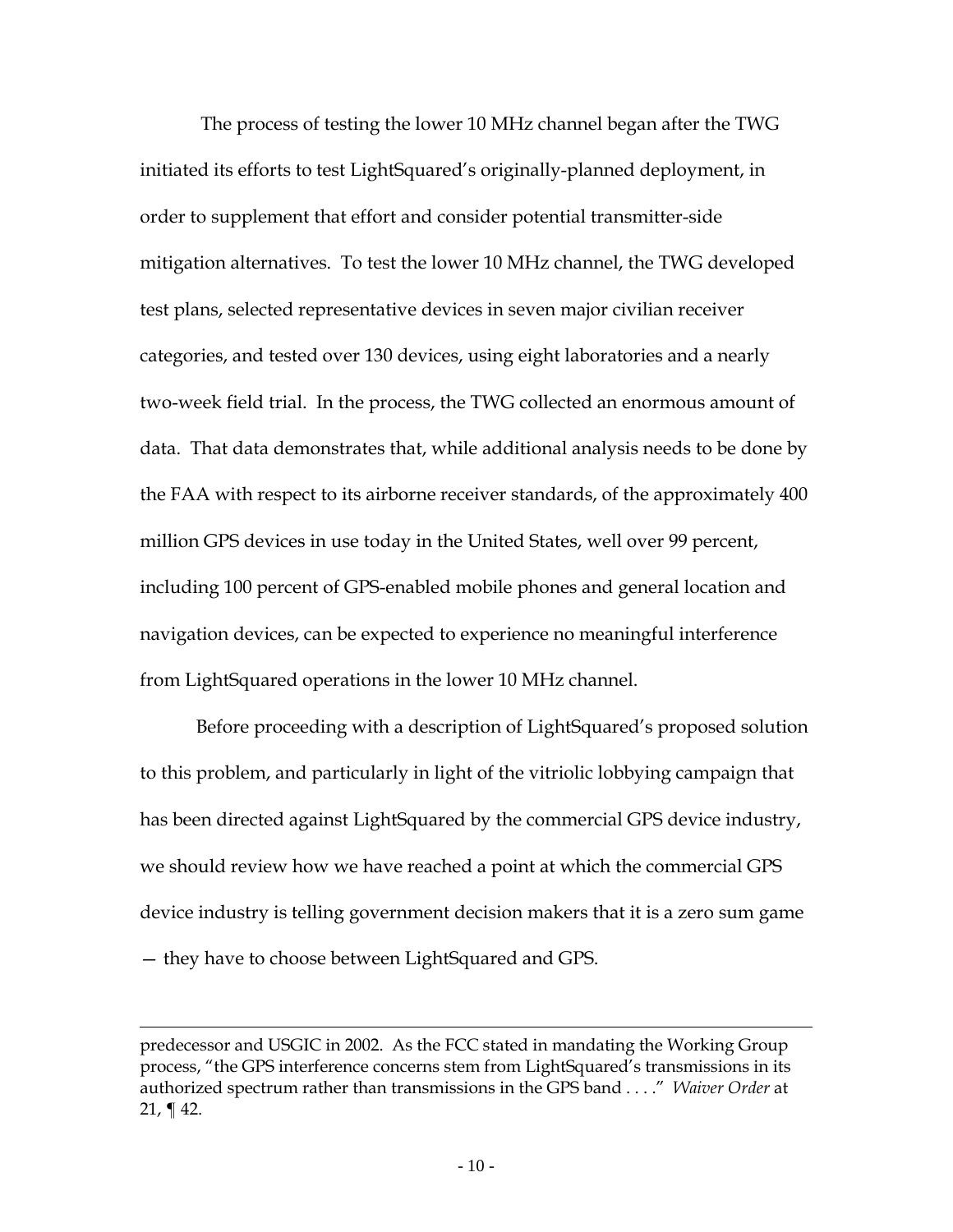The process of testing the lower 10 MHz channel began after the TWG initiated its efforts to test LightSquared's originally-planned deployment, in order to supplement that effort and consider potential transmitter-side mitigation alternatives. To test the lower 10 MHz channel, the TWG developed test plans, selected representative devices in seven major civilian receiver categories, and tested over 130 devices, using eight laboratories and a nearly two-week field trial. In the process, the TWG collected an enormous amount of data. That data demonstrates that, while additional analysis needs to be done by the FAA with respect to its airborne receiver standards, of the approximately 400 million GPS devices in use today in the United States, well over 99 percent, including 100 percent of GPS-enabled mobile phones and general location and navigation devices, can be expected to experience no meaningful interference from LightSquared operations in the lower 10 MHz channel.

Before proceeding with a description of LightSquared's proposed solution to this problem, and particularly in light of the vitriolic lobbying campaign that has been directed against LightSquared by the commercial GPS device industry, we should review how we have reached a point at which the commercial GPS device industry is telling government decision makers that it is a zero sum game — they have to choose between LightSquared and GPS.

predecessor and USGIC in 2002. As the FCC stated in mandating the Working Group process, "the GPS interference concerns stem from LightSquared's transmissions in its authorized spectrum rather than transmissions in the GPS band . . . ." *Waiver Order* at 21,  $\P$  42.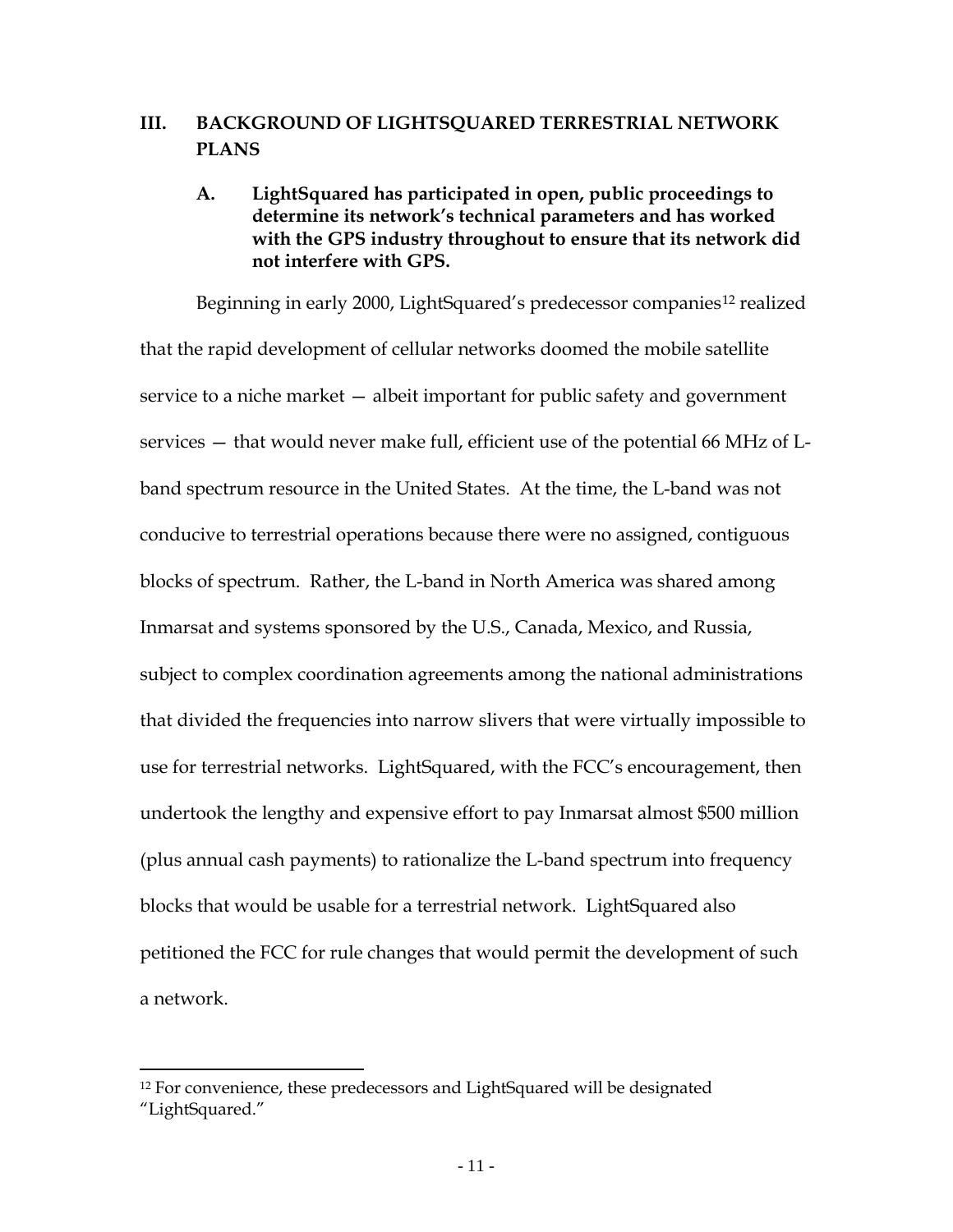# **III. BACKGROUND OF LIGHTSQUARED TERRESTRIAL NETWORK PLANS**

# **A. LightSquared has participated in open, public proceedings to determine its network's technical parameters and has worked with the GPS industry throughout to ensure that its network did not interfere with GPS.**

Beginning in early 2000, LightSquared's predecessor companies<sup>[12](#page-11-0)</sup> realized that the rapid development of cellular networks doomed the mobile satellite service to a niche market — albeit important for public safety and government services — that would never make full, efficient use of the potential 66 MHz of Lband spectrum resource in the United States. At the time, the L-band was not conducive to terrestrial operations because there were no assigned, contiguous blocks of spectrum. Rather, the L-band in North America was shared among Inmarsat and systems sponsored by the U.S., Canada, Mexico, and Russia, subject to complex coordination agreements among the national administrations that divided the frequencies into narrow slivers that were virtually impossible to use for terrestrial networks. LightSquared, with the FCC's encouragement, then undertook the lengthy and expensive effort to pay Inmarsat almost \$500 million (plus annual cash payments) to rationalize the L-band spectrum into frequency blocks that would be usable for a terrestrial network. LightSquared also petitioned the FCC for rule changes that would permit the development of such a network.

<span id="page-11-0"></span><sup>&</sup>lt;sup>12</sup> For convenience, these predecessors and LightSquared will be designated "LightSquared."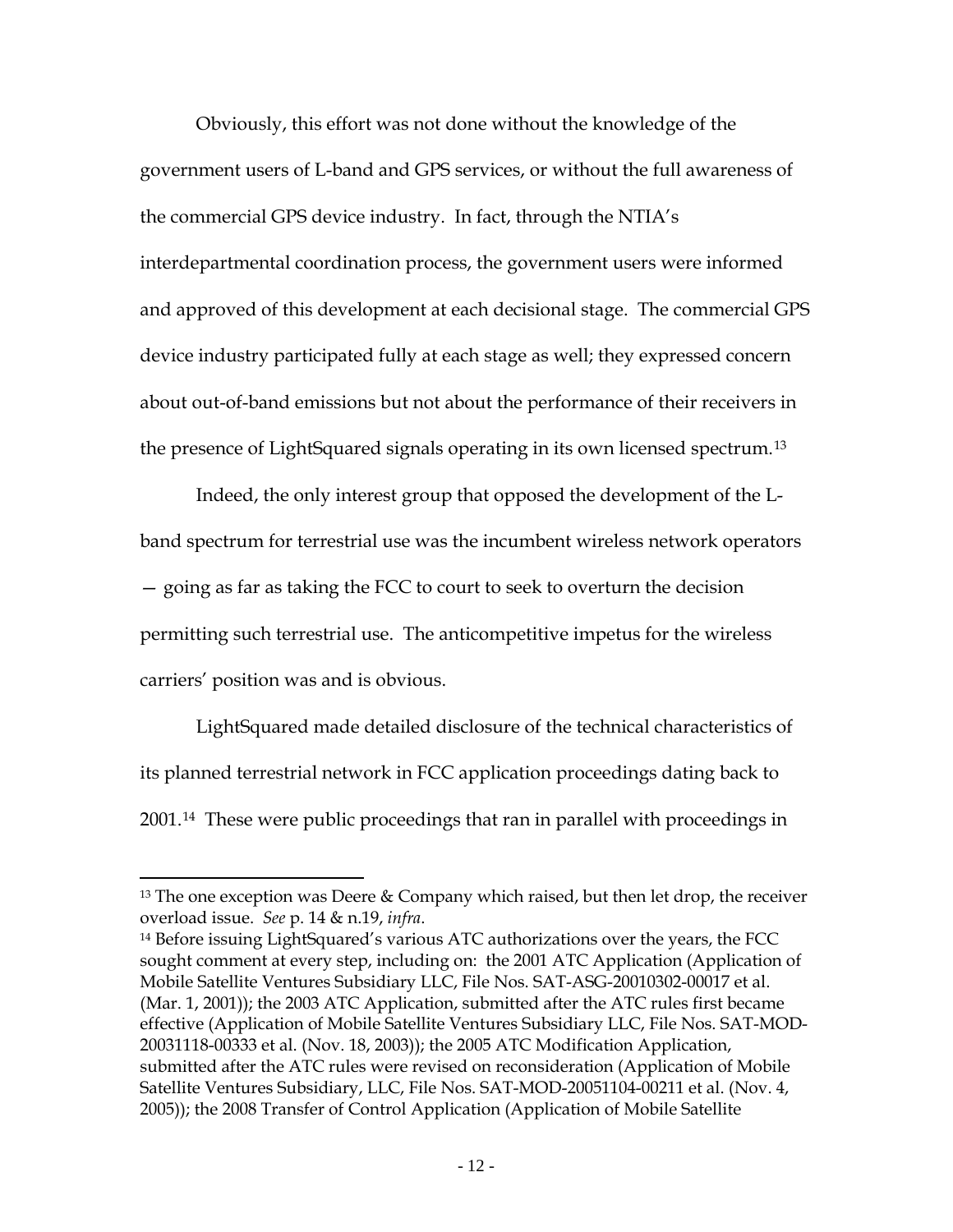Obviously, this effort was not done without the knowledge of the government users of L-band and GPS services, or without the full awareness of the commercial GPS device industry. In fact, through the NTIA's interdepartmental coordination process, the government users were informed and approved of this development at each decisional stage. The commercial GPS device industry participated fully at each stage as well; they expressed concern about out-of-band emissions but not about the performance of their receivers in the presence of LightSquared signals operating in its own licensed spectrum.[13](#page-12-0)

Indeed, the only interest group that opposed the development of the Lband spectrum for terrestrial use was the incumbent wireless network operators — going as far as taking the FCC to court to seek to overturn the decision permitting such terrestrial use. The anticompetitive impetus for the wireless carriers' position was and is obvious.

LightSquared made detailed disclosure of the technical characteristics of its planned terrestrial network in FCC application proceedings dating back to 2001[.14](#page-12-1) These were public proceedings that ran in parallel with proceedings in

<span id="page-12-0"></span> $13$  The one exception was Deere & Company which raised, but then let drop, the receiver overload issue. *See* p. 14 & n.19, *infra*.

<span id="page-12-1"></span><sup>14</sup> Before issuing LightSquared's various ATC authorizations over the years, the FCC sought comment at every step, including on: the 2001 ATC Application (Application of Mobile Satellite Ventures Subsidiary LLC, File Nos. SAT-ASG-20010302-00017 et al. (Mar. 1, 2001)); the 2003 ATC Application, submitted after the ATC rules first became effective (Application of Mobile Satellite Ventures Subsidiary LLC, File Nos. SAT-MOD-20031118-00333 et al. (Nov. 18, 2003)); the 2005 ATC Modification Application, submitted after the ATC rules were revised on reconsideration (Application of Mobile Satellite Ventures Subsidiary, LLC, File Nos. SAT-MOD-20051104-00211 et al. (Nov. 4, 2005)); the 2008 Transfer of Control Application (Application of Mobile Satellite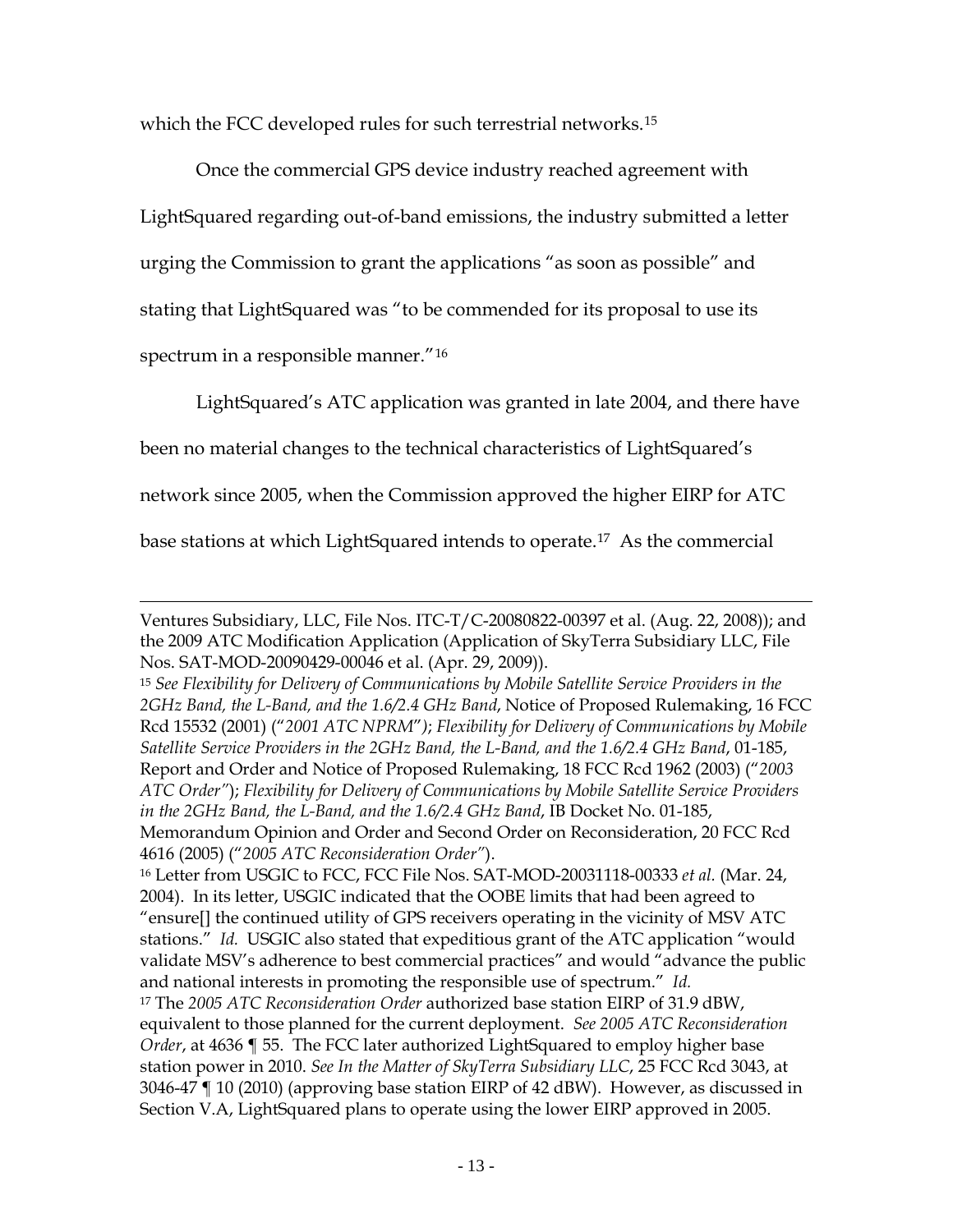which the FCC developed rules for such terrestrial networks.<sup>[15](#page-13-0)</sup>

Once the commercial GPS device industry reached agreement with LightSquared regarding out-of-band emissions, the industry submitted a letter urging the Commission to grant the applications "as soon as possible" and stating that LightSquared was "to be commended for its proposal to use its spectrum in a responsible manner." [16](#page-13-1)

LightSquared's ATC application was granted in late 2004, and there have

been no material changes to the technical characteristics of LightSquared's

network since 2005, when the Commission approved the higher EIRP for ATC

base stations at which LightSquared intends to operate.[17](#page-13-2) As the commercial

 $\overline{a}$ Ventures Subsidiary, LLC, File Nos. ITC-T/C-20080822-00397 et al. (Aug. 22, 2008)); and the 2009 ATC Modification Application (Application of SkyTerra Subsidiary LLC, File Nos. SAT-MOD-20090429-00046 et al. (Apr. 29, 2009)).

<span id="page-13-0"></span><sup>15</sup> *See Flexibility for Delivery of Communications by Mobile Satellite Service Providers in the 2GHz Band, the L-Band, and the 1.6/2.4 GHz Band*, Notice of Proposed Rulemaking, 16 FCC Rcd 15532 (2001) ("*2001 ATC NPRM*"*)*; *Flexibility for Delivery of Communications by Mobile Satellite Service Providers in the 2GHz Band, the L-Band, and the 1.6/2.4 GHz Band*, 01-185, Report and Order and Notice of Proposed Rulemaking, 18 FCC Rcd 1962 (2003) ("*2003 ATC Order"*); *Flexibility for Delivery of Communications by Mobile Satellite Service Providers in the 2GHz Band, the L-Band, and the 1.6/2.4 GHz Band*, IB Docket No. 01-185, Memorandum Opinion and Order and Second Order on Reconsideration, 20 FCC Rcd

<sup>4616 (2005) (&</sup>quot;*2005 ATC Reconsideration Order"*).

<span id="page-13-1"></span><sup>16</sup> Letter from USGIC to FCC, FCC File Nos. SAT-MOD-20031118-00333 *et al.* (Mar. 24, 2004). In its letter, USGIC indicated that the OOBE limits that had been agreed to "ensure[] the continued utility of GPS receivers operating in the vicinity of MSV ATC stations." *Id.* USGIC also stated that expeditious grant of the ATC application "would validate MSV's adherence to best commercial practices" and would "advance the public and national interests in promoting the responsible use of spectrum." *Id.*

<span id="page-13-2"></span><sup>17</sup> The *2005 ATC Reconsideration Order* authorized base station EIRP of 31.9 dBW, equivalent to those planned for the current deployment. *See 2005 ATC Reconsideration Order*, at 4636 ¶ 55. The FCC later authorized LightSquared to employ higher base station power in 2010. *See In the Matter of SkyTerra Subsidiary LLC*, 25 FCC Rcd 3043, at 3046-47 ¶ 10 (2010) (approving base station EIRP of 42 dBW). However, as discussed in Section V.A, LightSquared plans to operate using the lower EIRP approved in 2005.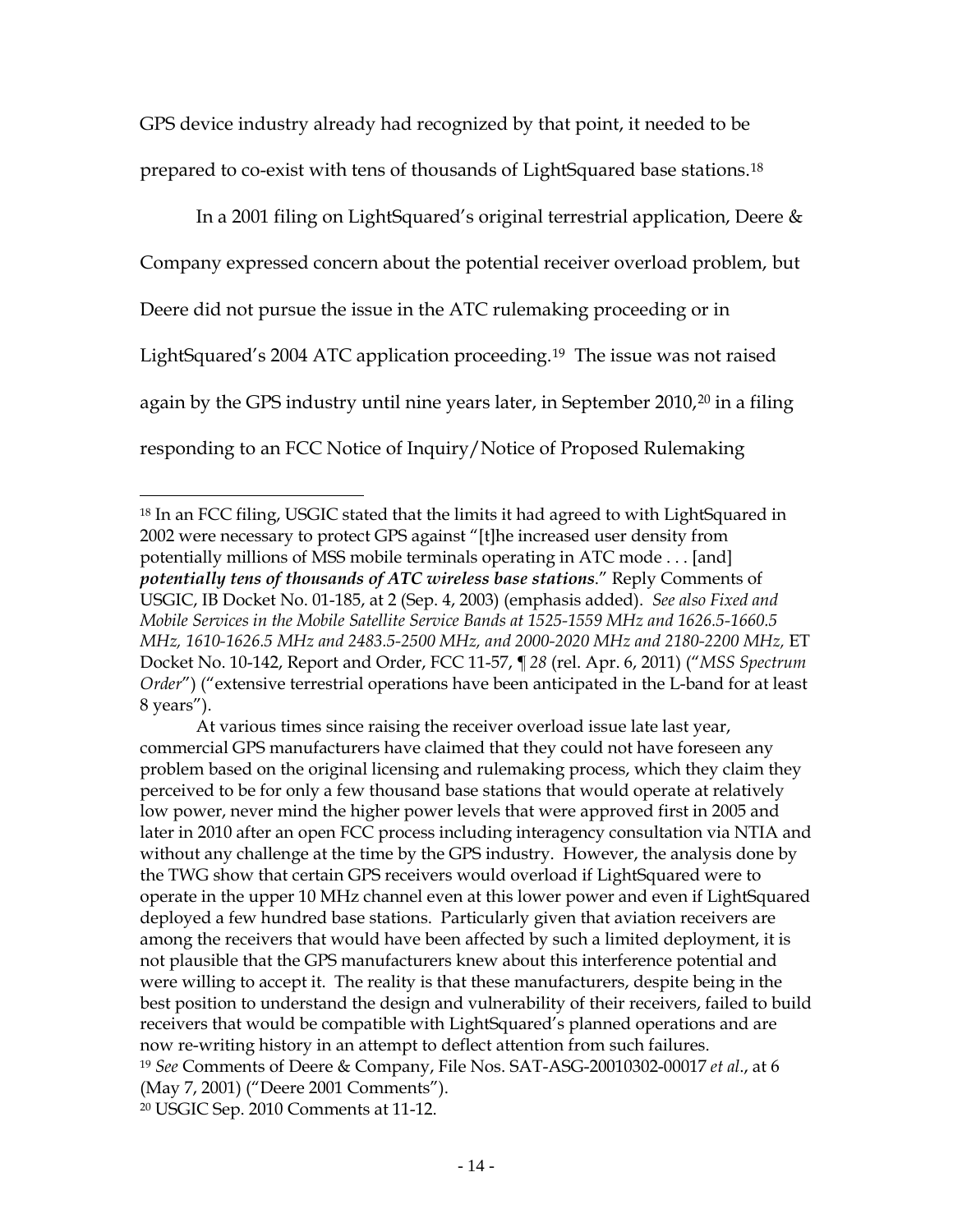GPS device industry already had recognized by that point, it needed to be prepared to co-exist with tens of thousands of LightSquared base stations.[18](#page-14-0)

In a 2001 filing on LightSquared's original terrestrial application, Deere & Company expressed concern about the potential receiver overload problem, but Deere did not pursue the issue in the ATC rulemaking proceeding or in LightSquared's 2004 ATC application proceeding. [19](#page-14-1) The issue was not raised again by the GPS industry until nine years later, in September [20](#page-14-2)10,<sup>20</sup> in a filing responding to an FCC Notice of Inquiry/Notice of Proposed Rulemaking

 $\overline{a}$ 

<span id="page-14-2"></span><span id="page-14-1"></span>At various times since raising the receiver overload issue late last year, commercial GPS manufacturers have claimed that they could not have foreseen any problem based on the original licensing and rulemaking process, which they claim they perceived to be for only a few thousand base stations that would operate at relatively low power, never mind the higher power levels that were approved first in 2005 and later in 2010 after an open FCC process including interagency consultation via NTIA and without any challenge at the time by the GPS industry. However, the analysis done by the TWG show that certain GPS receivers would overload if LightSquared were to operate in the upper 10 MHz channel even at this lower power and even if LightSquared deployed a few hundred base stations. Particularly given that aviation receivers are among the receivers that would have been affected by such a limited deployment, it is not plausible that the GPS manufacturers knew about this interference potential and were willing to accept it. The reality is that these manufacturers, despite being in the best position to understand the design and vulnerability of their receivers, failed to build receivers that would be compatible with LightSquared's planned operations and are now re-writing history in an attempt to deflect attention from such failures. <sup>19</sup> *See* Comments of Deere & Company, File Nos. SAT-ASG-20010302-00017 *et al*., at 6 (May 7, 2001) ("Deere 2001 Comments"). <sup>20</sup> USGIC Sep. 2010 Comments at 11-12.

<span id="page-14-0"></span><sup>&</sup>lt;sup>18</sup> In an FCC filing, USGIC stated that the limits it had agreed to with LightSquared in 2002 were necessary to protect GPS against "[t]he increased user density from potentially millions of MSS mobile terminals operating in ATC mode . . . [and] *potentially tens of thousands of ATC wireless base stations*." Reply Comments of USGIC, IB Docket No. 01-185, at 2 (Sep. 4, 2003) (emphasis added). *See also Fixed and Mobile Services in the Mobile Satellite Service Bands at 1525-1559 MHz and 1626.5-1660.5 MHz, 1610-1626.5 MHz and 2483.5-2500 MHz, and 2000-2020 MHz and 2180-2200 MHz,* ET Docket No. 10-142, Report and Order, FCC 11-57, *¶ 28* (rel. Apr. 6, 2011) ("*MSS Spectrum Order*") ("extensive terrestrial operations have been anticipated in the L-band for at least 8 years").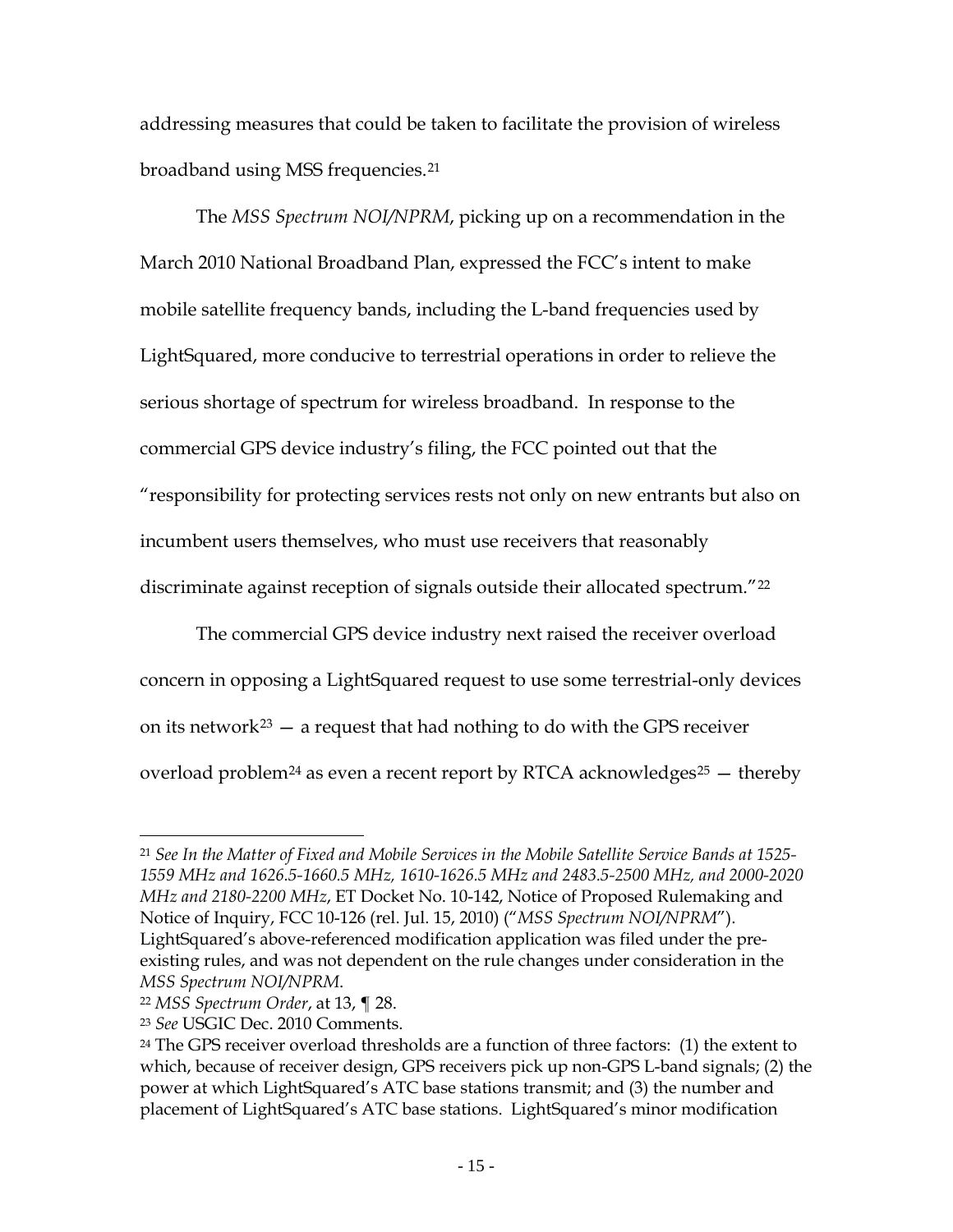addressing measures that could be taken to facilitate the provision of wireless broadband using MSS frequencies.[21](#page-15-0)

The *MSS Spectrum NOI/NPRM*, picking up on a recommendation in the March 2010 National Broadband Plan, expressed the FCC's intent to make mobile satellite frequency bands, including the L-band frequencies used by LightSquared, more conducive to terrestrial operations in order to relieve the serious shortage of spectrum for wireless broadband. In response to the commercial GPS device industry's filing, the FCC pointed out that the "responsibility for protecting services rests not only on new entrants but also on incumbent users themselves, who must use receivers that reasonably discriminate against reception of signals outside their allocated spectrum."[22](#page-15-1)

The commercial GPS device industry next raised the receiver overload concern in opposing a LightSquared request to use some terrestrial-only devices on its network<sup>[23](#page-15-2)</sup>  $-$  a request that had nothing to do with the GPS receiver overload problem<sup>[24](#page-15-3)</sup> as even a recent report by RTCA acknowledges<sup>[25](#page-15-4)</sup>  $-$  thereby

<span id="page-15-0"></span><sup>21</sup> *See In the Matter of Fixed and Mobile Services in the Mobile Satellite Service Bands at 1525- 1559 MHz and 1626.5-1660.5 MHz, 1610-1626.5 MHz and 2483.5-2500 MHz, and 2000-2020 MHz and 2180-2200 MHz*, ET Docket No. 10-142, Notice of Proposed Rulemaking and Notice of Inquiry, FCC 10-126 (rel. Jul. 15, 2010) ("*MSS Spectrum NOI/NPRM*"). LightSquared's above-referenced modification application was filed under the preexisting rules, and was not dependent on the rule changes under consideration in the *MSS Spectrum NOI/NPRM*.

<span id="page-15-4"></span><span id="page-15-1"></span><sup>22</sup> *MSS Spectrum Order*, at 13, ¶ 28.

<span id="page-15-2"></span><sup>23</sup> *See* USGIC Dec. 2010 Comments.

<span id="page-15-3"></span> $24$  The GPS receiver overload thresholds are a function of three factors:  $(1)$  the extent to which, because of receiver design, GPS receivers pick up non-GPS L-band signals; (2) the power at which LightSquared's ATC base stations transmit; and (3) the number and placement of LightSquared's ATC base stations. LightSquared's minor modification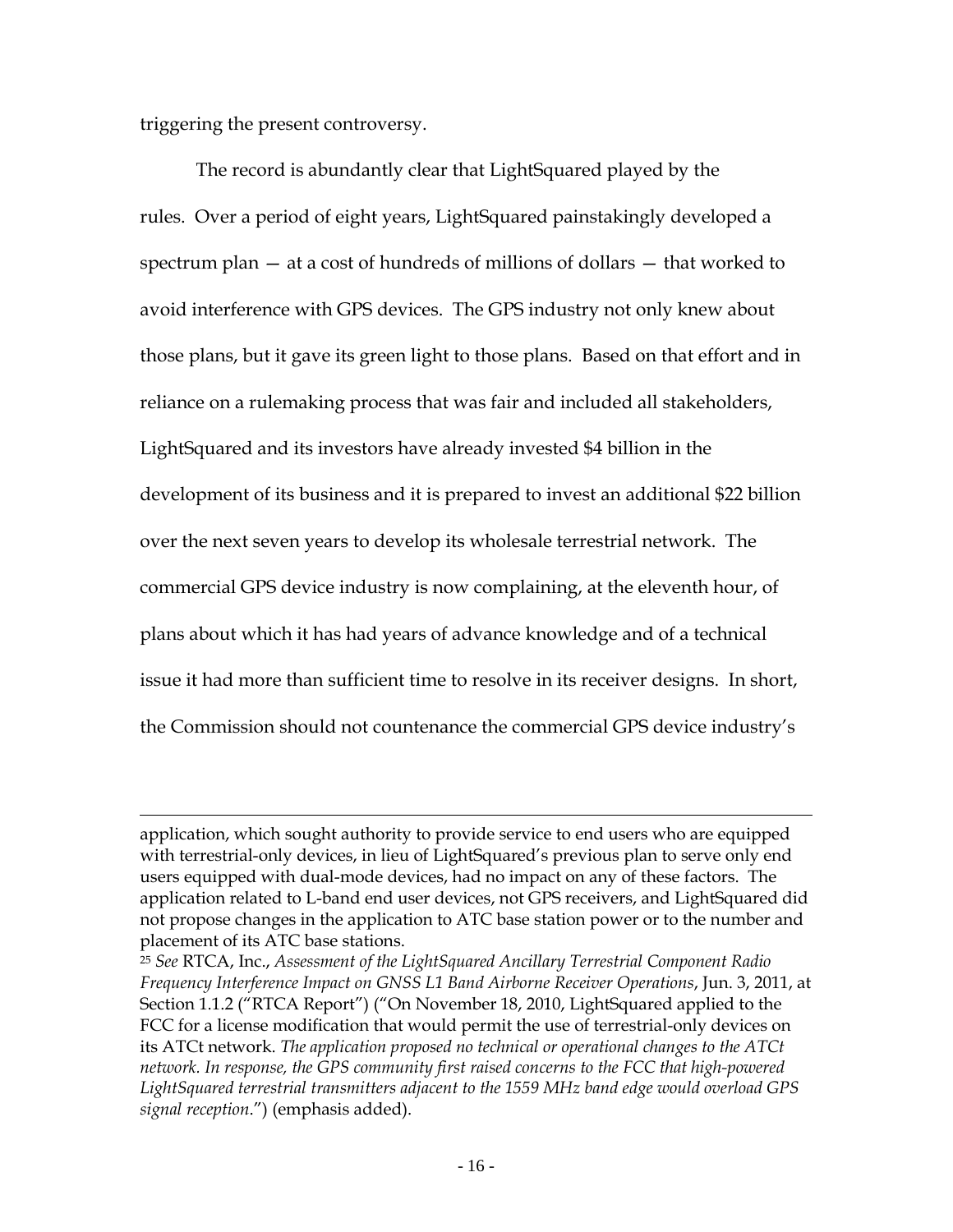triggering the present controversy.

 $\overline{a}$ 

The record is abundantly clear that LightSquared played by the rules. Over a period of eight years, LightSquared painstakingly developed a spectrum plan — at a cost of hundreds of millions of dollars — that worked to avoid interference with GPS devices. The GPS industry not only knew about those plans, but it gave its green light to those plans. Based on that effort and in reliance on a rulemaking process that was fair and included all stakeholders, LightSquared and its investors have already invested \$4 billion in the development of its business and it is prepared to invest an additional \$22 billion over the next seven years to develop its wholesale terrestrial network. The commercial GPS device industry is now complaining, at the eleventh hour, of plans about which it has had years of advance knowledge and of a technical issue it had more than sufficient time to resolve in its receiver designs. In short, the Commission should not countenance the commercial GPS device industry's

application, which sought authority to provide service to end users who are equipped with terrestrial-only devices, in lieu of LightSquared's previous plan to serve only end users equipped with dual-mode devices, had no impact on any of these factors. The application related to L-band end user devices, not GPS receivers, and LightSquared did not propose changes in the application to ATC base station power or to the number and placement of its ATC base stations.

<sup>25</sup> *See* RTCA, Inc., *Assessment of the LightSquared Ancillary Terrestrial Component Radio Frequency Interference Impact on GNSS L1 Band Airborne Receiver Operations*, Jun. 3, 2011, at Section 1.1.2 ("RTCA Report") ("On November 18, 2010, LightSquared applied to the FCC for a license modification that would permit the use of terrestrial-only devices on its ATCt network. *The application proposed no technical or operational changes to the ATCt network. In response, the GPS community first raised concerns to the FCC that high-powered LightSquared terrestrial transmitters adjacent to the 1559 MHz band edge would overload GPS signal reception*.") (emphasis added).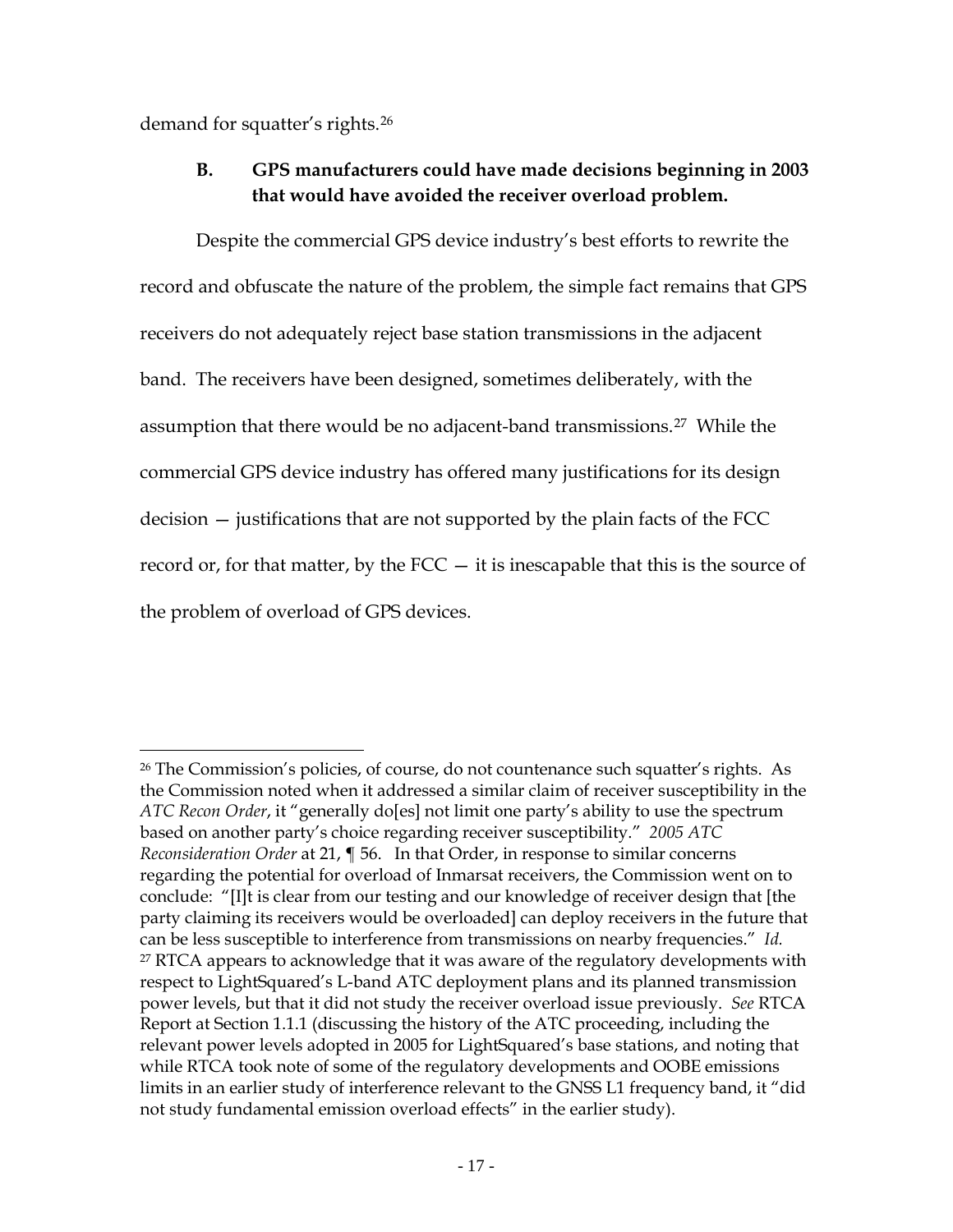demand for squatter's rights.[26](#page-17-0)

 $\overline{a}$ 

# **B. GPS manufacturers could have made decisions beginning in 2003 that would have avoided the receiver overload problem.**

Despite the commercial GPS device industry's best efforts to rewrite the record and obfuscate the nature of the problem, the simple fact remains that GPS receivers do not adequately reject base station transmissions in the adjacent band. The receivers have been designed, sometimes deliberately, with the assumption that there would be no adjacent-band transmissions.[27](#page-17-1) While the commercial GPS device industry has offered many justifications for its design decision — justifications that are not supported by the plain facts of the FCC record or, for that matter, by the  $FCC - it$  is inescapable that this is the source of the problem of overload of GPS devices.

<span id="page-17-1"></span><span id="page-17-0"></span><sup>&</sup>lt;sup>26</sup> The Commission's policies, of course, do not countenance such squatter's rights. As the Commission noted when it addressed a similar claim of receiver susceptibility in the *ATC Recon Order*, it "generally do[es] not limit one party's ability to use the spectrum based on another party's choice regarding receiver susceptibility." *2005 ATC Reconsideration Order* at 21, ¶ 56. In that Order, in response to similar concerns regarding the potential for overload of Inmarsat receivers, the Commission went on to conclude: "[I]t is clear from our testing and our knowledge of receiver design that [the party claiming its receivers would be overloaded] can deploy receivers in the future that can be less susceptible to interference from transmissions on nearby frequencies." *Id.* <sup>27</sup> RTCA appears to acknowledge that it was aware of the regulatory developments with respect to LightSquared's L-band ATC deployment plans and its planned transmission power levels, but that it did not study the receiver overload issue previously. *See* RTCA Report at Section 1.1.1 (discussing the history of the ATC proceeding, including the relevant power levels adopted in 2005 for LightSquared's base stations, and noting that while RTCA took note of some of the regulatory developments and OOBE emissions limits in an earlier study of interference relevant to the GNSS L1 frequency band, it "did not study fundamental emission overload effects" in the earlier study).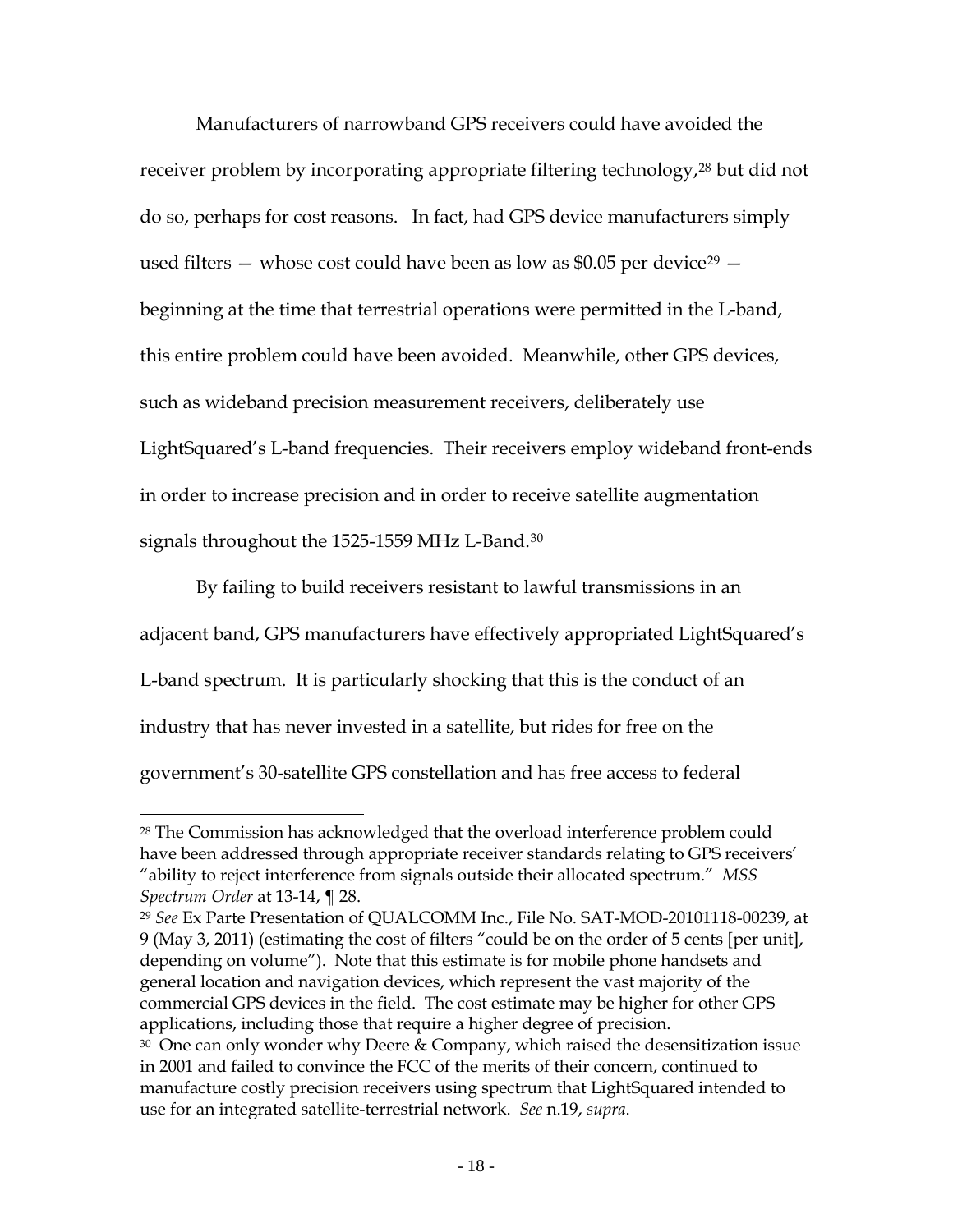Manufacturers of narrowband GPS receivers could have avoided the receiver problem by incorporating appropriate filtering technology,<sup>[28](#page-18-0)</sup> but did not do so, perhaps for cost reasons. In fact, had GPS device manufacturers simply used filters  $-$  whose cost could have been as low as \$0.05 per device<sup>[29](#page-18-1)</sup>  $$ beginning at the time that terrestrial operations were permitted in the L-band, this entire problem could have been avoided. Meanwhile, other GPS devices, such as wideband precision measurement receivers, deliberately use LightSquared's L-band frequencies. Their receivers employ wideband front-ends in order to increase precision and in order to receive satellite augmentation signals throughout the 1525-1559 MHz L-Band.[30](#page-18-2)

By failing to build receivers resistant to lawful transmissions in an adjacent band, GPS manufacturers have effectively appropriated LightSquared's L-band spectrum. It is particularly shocking that this is the conduct of an industry that has never invested in a satellite, but rides for free on the government's 30-satellite GPS constellation and has free access to federal

<span id="page-18-0"></span><sup>28</sup> The Commission has acknowledged that the overload interference problem could have been addressed through appropriate receiver standards relating to GPS receivers' "ability to reject interference from signals outside their allocated spectrum." *MSS Spectrum Order* at 13-14, ¶ 28.

<span id="page-18-1"></span><sup>29</sup> *See* Ex Parte Presentation of QUALCOMM Inc., File No. SAT-MOD-20101118-00239, at 9 (May 3, 2011) (estimating the cost of filters "could be on the order of 5 cents [per unit], depending on volume"). Note that this estimate is for mobile phone handsets and general location and navigation devices, which represent the vast majority of the commercial GPS devices in the field. The cost estimate may be higher for other GPS applications, including those that require a higher degree of precision.

<span id="page-18-2"></span> $30$  One can only wonder why Deere & Company, which raised the desensitization issue in 2001 and failed to convince the FCC of the merits of their concern, continued to manufacture costly precision receivers using spectrum that LightSquared intended to use for an integrated satellite-terrestrial network. *See* n.19, *supra*.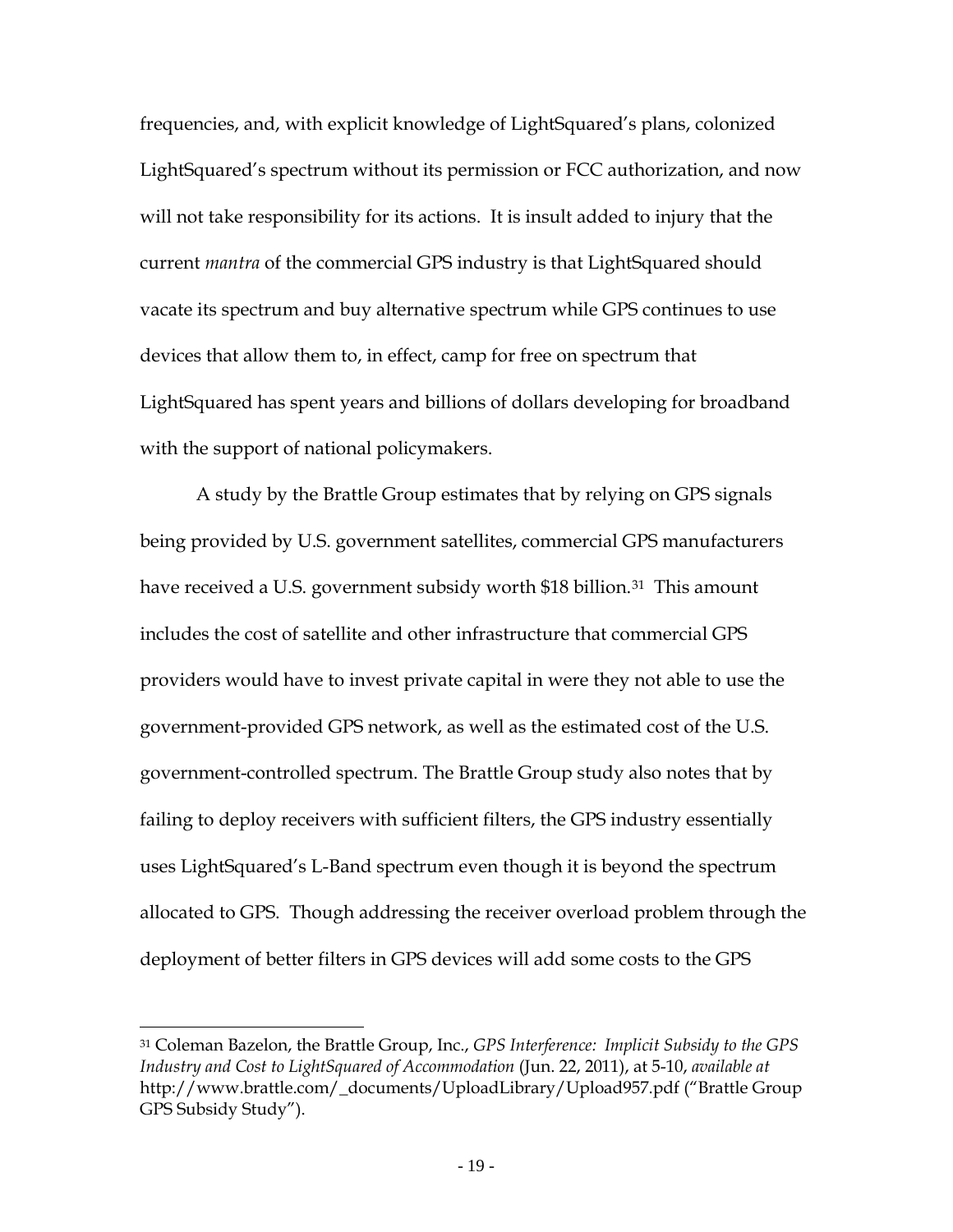frequencies, and, with explicit knowledge of LightSquared's plans, colonized LightSquared's spectrum without its permission or FCC authorization, and now will not take responsibility for its actions. It is insult added to injury that the current *mantra* of the commercial GPS industry is that LightSquared should vacate its spectrum and buy alternative spectrum while GPS continues to use devices that allow them to, in effect, camp for free on spectrum that LightSquared has spent years and billions of dollars developing for broadband with the support of national policymakers.

A study by the Brattle Group estimates that by relying on GPS signals being provided by U.S. government satellites, commercial GPS manufacturers have received a U.S. government subsidy worth \$18 billion.<sup>[31](#page-19-0)</sup> This amount includes the cost of satellite and other infrastructure that commercial GPS providers would have to invest private capital in were they not able to use the government-provided GPS network, as well as the estimated cost of the U.S. government-controlled spectrum. The Brattle Group study also notes that by failing to deploy receivers with sufficient filters, the GPS industry essentially uses LightSquared's L-Band spectrum even though it is beyond the spectrum allocated to GPS. Though addressing the receiver overload problem through the deployment of better filters in GPS devices will add some costs to the GPS

<span id="page-19-0"></span><sup>31</sup> Coleman Bazelon, the Brattle Group, Inc., *GPS Interference: Implicit Subsidy to the GPS Industry and Cost to LightSquared of Accommodation* (Jun. 22, 2011), at 5-10, *available at* http://www.brattle.com/\_documents/UploadLibrary/Upload957.pdf ("Brattle Group GPS Subsidy Study").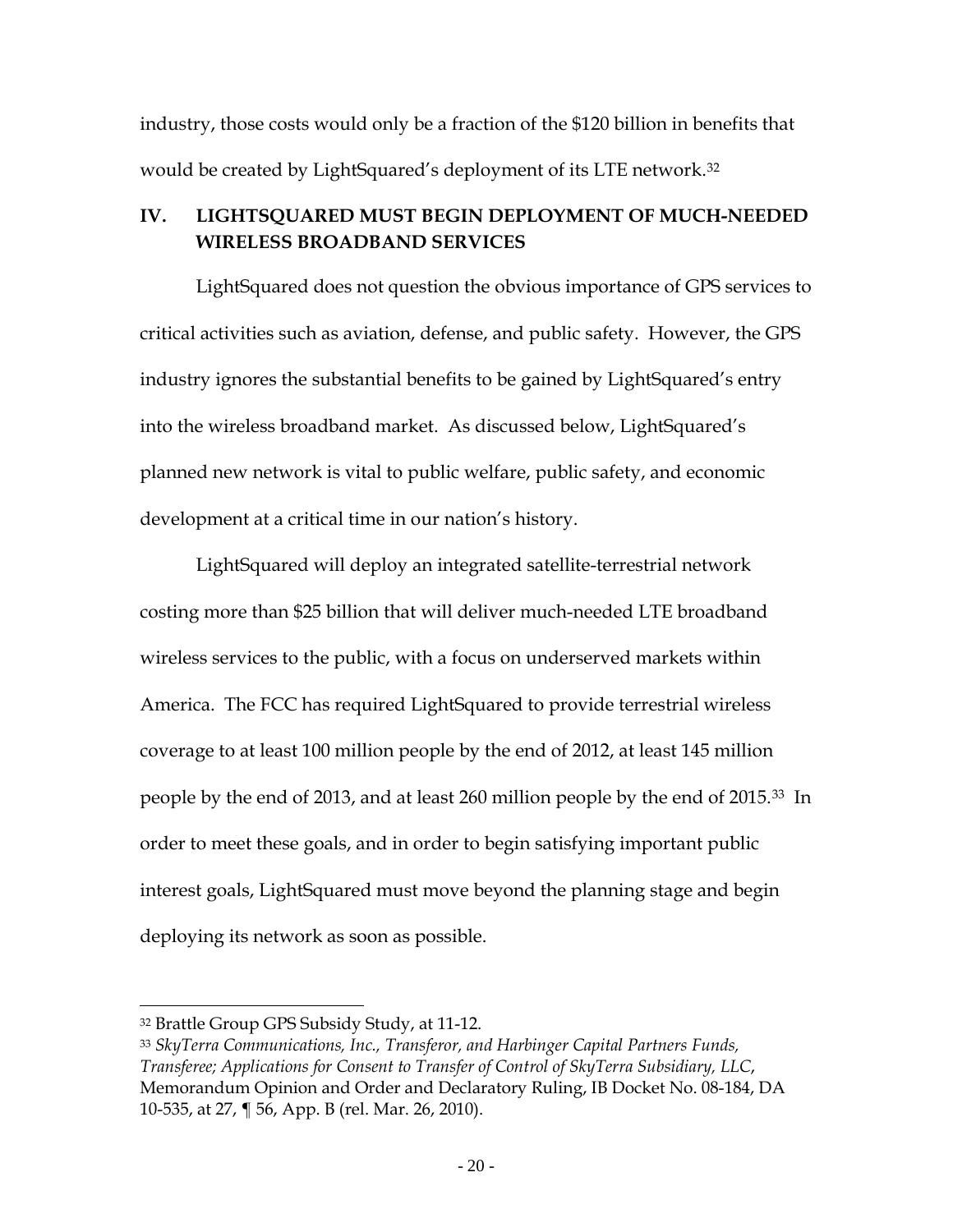industry, those costs would only be a fraction of the \$120 billion in benefits that would be created by LightSquared's deployment of its LTE network[.32](#page-20-0)

# **IV. LIGHTSQUARED MUST BEGIN DEPLOYMENT OF MUCH-NEEDED WIRELESS BROADBAND SERVICES**

LightSquared does not question the obvious importance of GPS services to critical activities such as aviation, defense, and public safety. However, the GPS industry ignores the substantial benefits to be gained by LightSquared's entry into the wireless broadband market. As discussed below, LightSquared's planned new network is vital to public welfare, public safety, and economic development at a critical time in our nation's history.

LightSquared will deploy an integrated satellite-terrestrial network costing more than \$25 billion that will deliver much-needed LTE broadband wireless services to the public, with a focus on underserved markets within America. The FCC has required LightSquared to provide terrestrial wireless coverage to at least 100 million people by the end of 2012, at least 145 million people by the end of 2013, and at least 260 million people by the end of 2015.[33](#page-20-1) In order to meet these goals, and in order to begin satisfying important public interest goals, LightSquared must move beyond the planning stage and begin deploying its network as soon as possible.

<span id="page-20-0"></span><sup>32</sup> Brattle Group GPS Subsidy Study, at 11-12.

<span id="page-20-1"></span><sup>33</sup> *SkyTerra Communications, Inc., Transferor, and Harbinger Capital Partners Funds, Transferee; Applications for Consent to Transfer of Control of SkyTerra Subsidiary, LLC*, Memorandum Opinion and Order and Declaratory Ruling, IB Docket No. 08-184, DA 10-535, at 27, ¶ 56, App. B (rel. Mar. 26, 2010).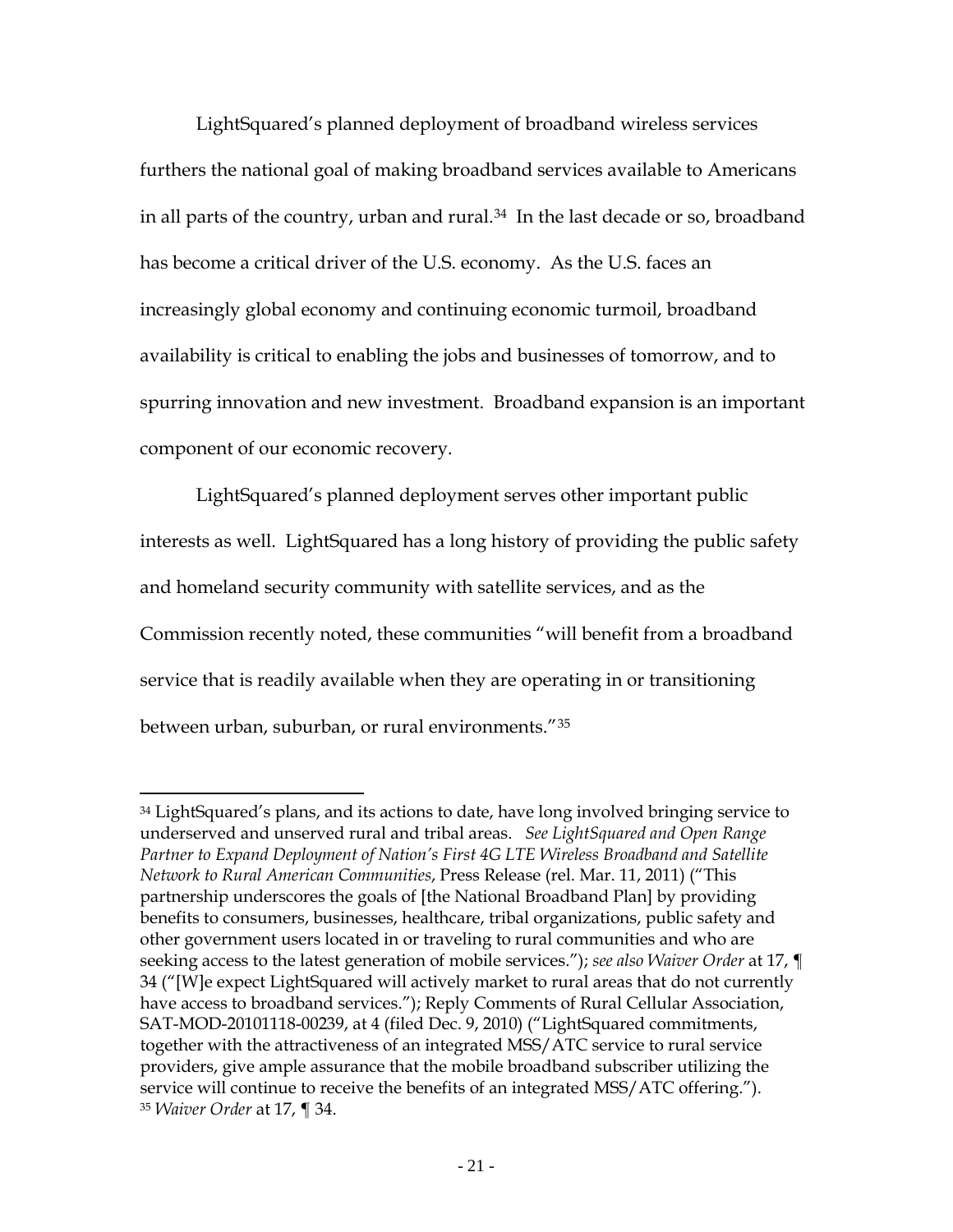LightSquared's planned deployment of broadband wireless services furthers the national goal of making broadband services available to Americans in all parts of the country, urban and rural.<sup>[34](#page-21-0)</sup> In the last decade or so, broadband has become a critical driver of the U.S. economy. As the U.S. faces an increasingly global economy and continuing economic turmoil, broadband availability is critical to enabling the jobs and businesses of tomorrow, and to spurring innovation and new investment. Broadband expansion is an important component of our economic recovery.

LightSquared's planned deployment serves other important public interests as well. LightSquared has a long history of providing the public safety and homeland security community with satellite services, and as the Commission recently noted, these communities "will benefit from a broadband service that is readily available when they are operating in or transitioning between urban, suburban, or rural environments." [35](#page-21-1)

<span id="page-21-1"></span><span id="page-21-0"></span><sup>&</sup>lt;sup>34</sup> LightSquared's plans, and its actions to date, have long involved bringing service to underserved and unserved rural and tribal areas. *See LightSquared and Open Range Partner to Expand Deployment of Nation's First 4G LTE Wireless Broadband and Satellite Network to Rural American Communities*, Press Release (rel. Mar. 11, 2011) ("This partnership underscores the goals of [the National Broadband Plan] by providing benefits to consumers, businesses, healthcare, tribal organizations, public safety and other government users located in or traveling to rural communities and who are seeking access to the latest generation of mobile services."); *see also Waiver Order* at 17, ¶ 34 ("[W]e expect LightSquared will actively market to rural areas that do not currently have access to broadband services."); Reply Comments of Rural Cellular Association, SAT-MOD-20101118-00239, at 4 (filed Dec. 9, 2010) ("LightSquared commitments, together with the attractiveness of an integrated MSS/ATC service to rural service providers, give ample assurance that the mobile broadband subscriber utilizing the service will continue to receive the benefits of an integrated MSS/ATC offering."). <sup>35</sup> *Waiver Order* at 17, ¶ 34.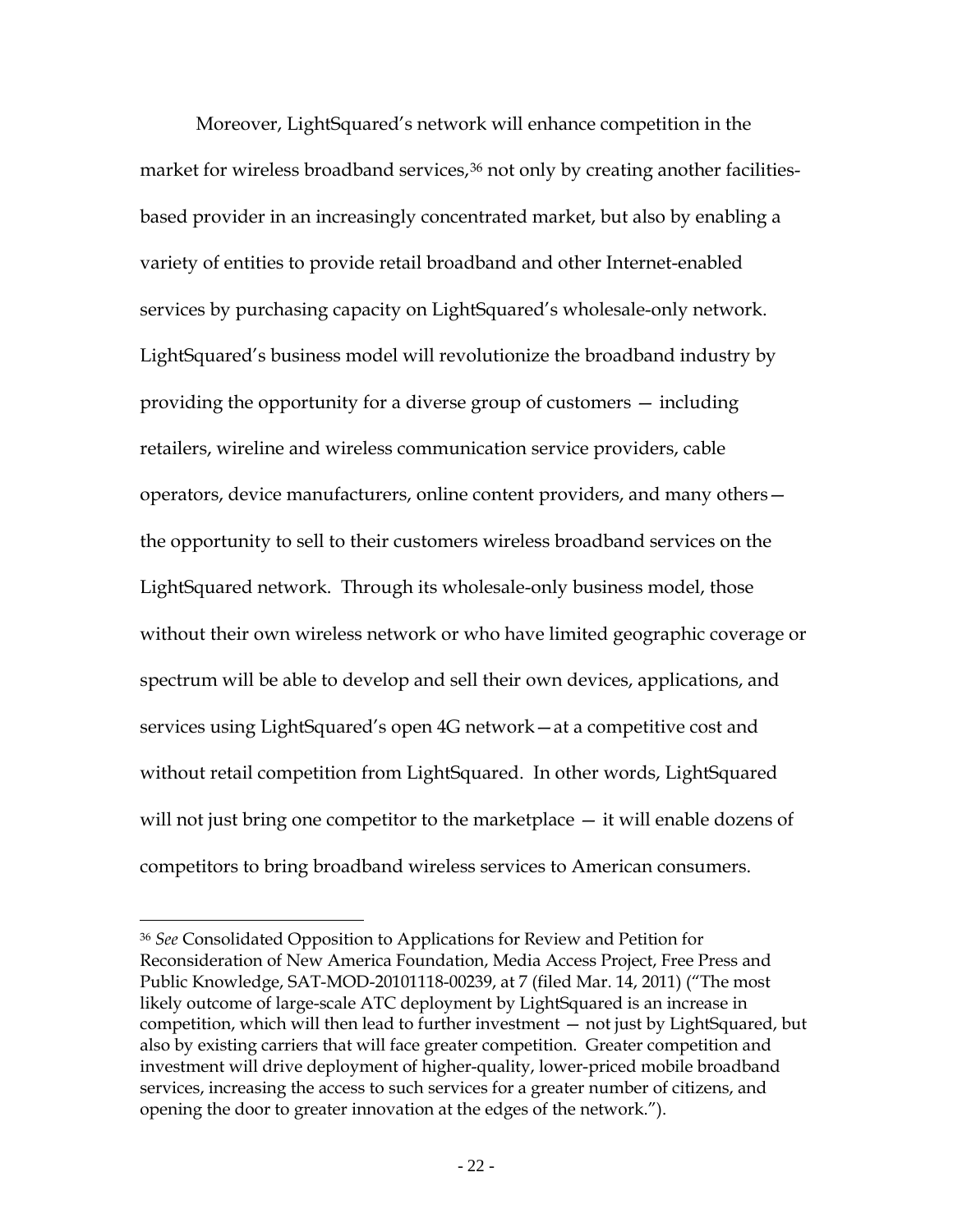Moreover, LightSquared's network will enhance competition in the market for wireless broadband services,<sup>[36](#page-22-0)</sup> not only by creating another facilitiesbased provider in an increasingly concentrated market, but also by enabling a variety of entities to provide retail broadband and other Internet-enabled services by purchasing capacity on LightSquared's wholesale-only network. LightSquared's business model will revolutionize the broadband industry by providing the opportunity for a diverse group of customers — including retailers, wireline and wireless communication service providers, cable operators, device manufacturers, online content providers, and many others the opportunity to sell to their customers wireless broadband services on the LightSquared network. Through its wholesale-only business model, those without their own wireless network or who have limited geographic coverage or spectrum will be able to develop and sell their own devices, applications, and services using LightSquared's open 4G network—at a competitive cost and without retail competition from LightSquared. In other words, LightSquared will not just bring one competitor to the marketplace  $-$  it will enable dozens of competitors to bring broadband wireless services to American consumers.

<span id="page-22-0"></span><sup>36</sup> *See* Consolidated Opposition to Applications for Review and Petition for Reconsideration of New America Foundation, Media Access Project, Free Press and Public Knowledge, SAT-MOD-20101118-00239, at 7 (filed Mar. 14, 2011) ("The most likely outcome of large-scale ATC deployment by LightSquared is an increase in competition, which will then lead to further investment — not just by LightSquared, but also by existing carriers that will face greater competition. Greater competition and investment will drive deployment of higher-quality, lower-priced mobile broadband services, increasing the access to such services for a greater number of citizens, and opening the door to greater innovation at the edges of the network.").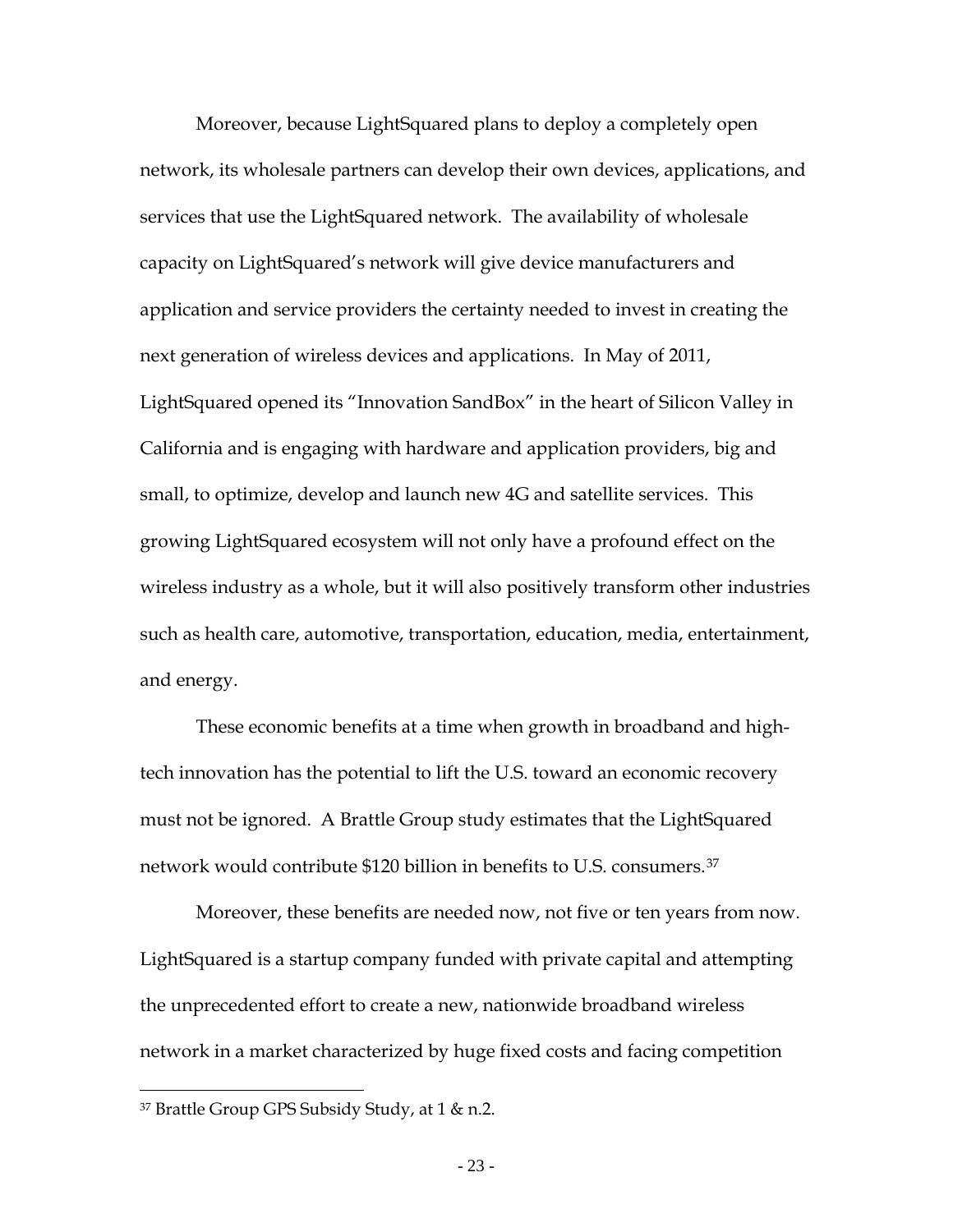Moreover, because LightSquared plans to deploy a completely open network, its wholesale partners can develop their own devices, applications, and services that use the LightSquared network. The availability of wholesale capacity on LightSquared's network will give device manufacturers and application and service providers the certainty needed to invest in creating the next generation of wireless devices and applications. In May of 2011, LightSquared opened its "Innovation SandBox" in the heart of Silicon Valley in California and is engaging with hardware and application providers, big and small, to optimize, develop and launch new 4G and satellite services. This growing LightSquared ecosystem will not only have a profound effect on the wireless industry as a whole, but it will also positively transform other industries such as health care, automotive, transportation, education, media, entertainment, and energy.

These economic benefits at a time when growth in broadband and hightech innovation has the potential to lift the U.S. toward an economic recovery must not be ignored. A Brattle Group study estimates that the LightSquared network would contribute \$120 billion in benefits to U.S. consumers.[37](#page-23-0)

Moreover, these benefits are needed now, not five or ten years from now. LightSquared is a startup company funded with private capital and attempting the unprecedented effort to create a new, nationwide broadband wireless network in a market characterized by huge fixed costs and facing competition

<span id="page-23-0"></span><sup>37</sup> Brattle Group GPS Subsidy Study, at 1 & n.2.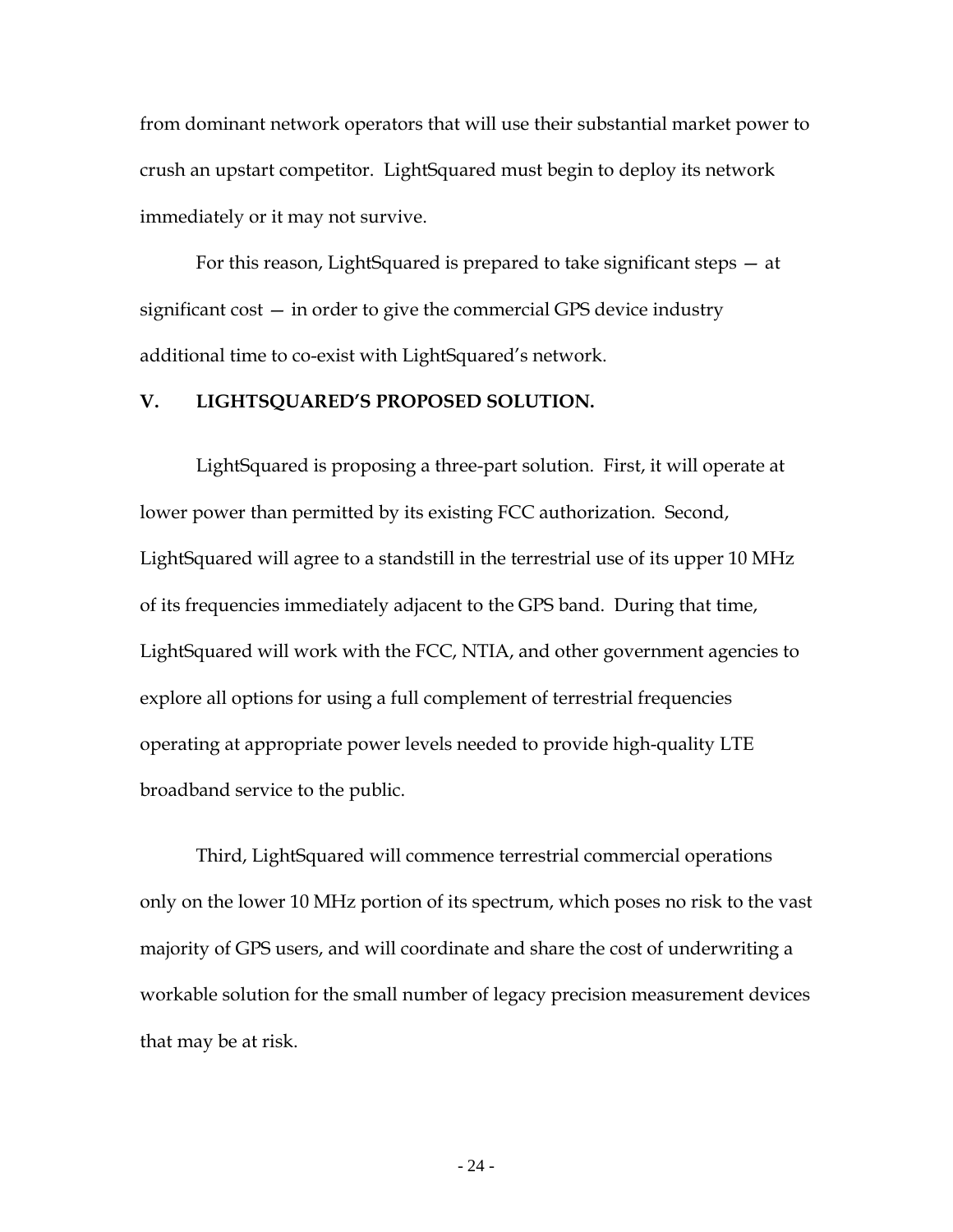from dominant network operators that will use their substantial market power to crush an upstart competitor. LightSquared must begin to deploy its network immediately or it may not survive.

For this reason, LightSquared is prepared to take significant steps — at significant cost — in order to give the commercial GPS device industry additional time to co-exist with LightSquared's network.

## **V. LIGHTSQUARED'S PROPOSED SOLUTION.**

LightSquared is proposing a three-part solution. First, it will operate at lower power than permitted by its existing FCC authorization. Second, LightSquared will agree to a standstill in the terrestrial use of its upper 10 MHz of its frequencies immediately adjacent to the GPS band. During that time, LightSquared will work with the FCC, NTIA, and other government agencies to explore all options for using a full complement of terrestrial frequencies operating at appropriate power levels needed to provide high-quality LTE broadband service to the public.

Third, LightSquared will commence terrestrial commercial operations only on the lower 10 MHz portion of its spectrum, which poses no risk to the vast majority of GPS users, and will coordinate and share the cost of underwriting a workable solution for the small number of legacy precision measurement devices that may be at risk.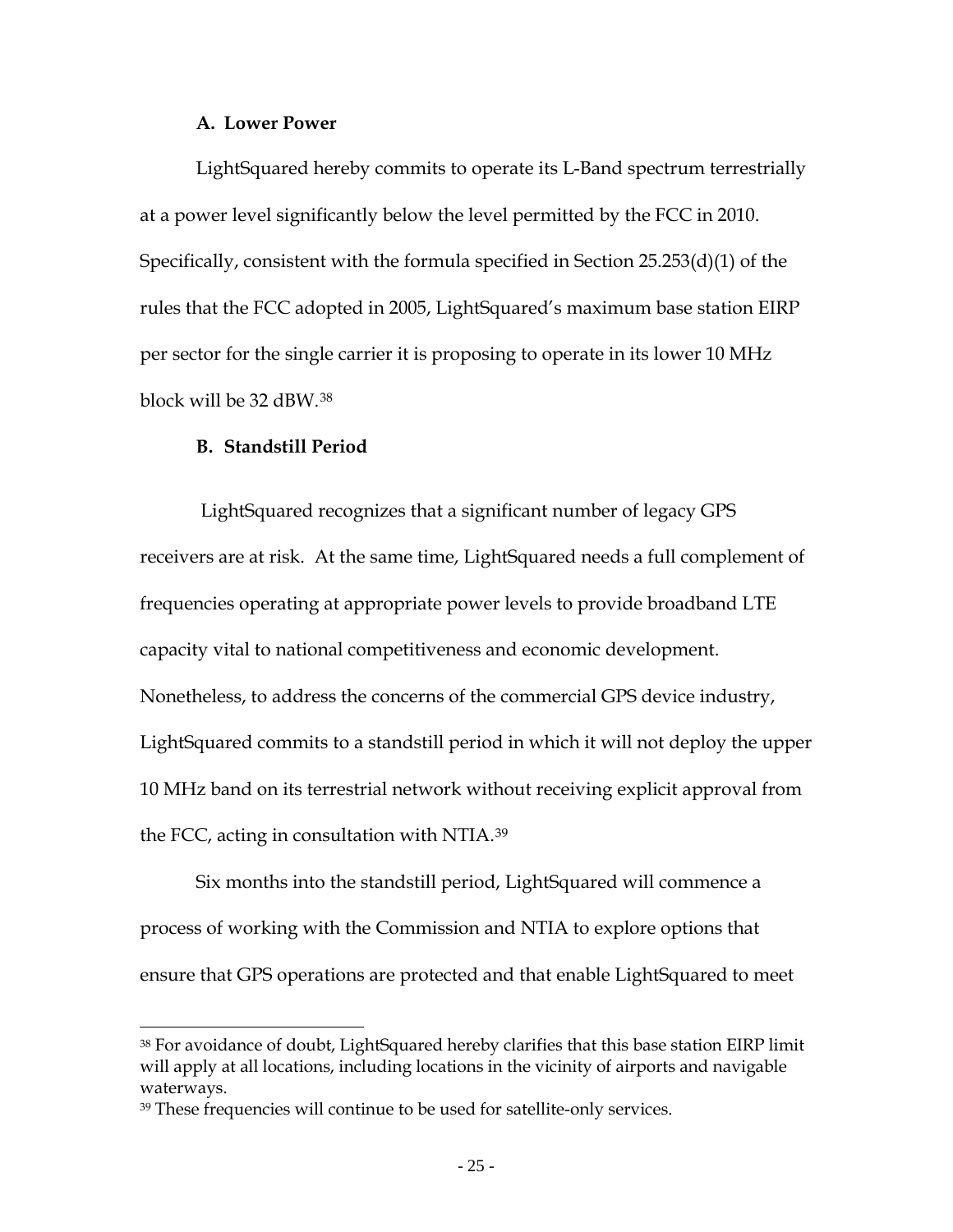#### **A. Lower Power**

LightSquared hereby commits to operate its L-Band spectrum terrestrially at a power level significantly below the level permitted by the FCC in 2010. Specifically, consistent with the formula specified in Section 25.253(d)(1) of the rules that the FCC adopted in 2005, LightSquared's maximum base station EIRP per sector for the single carrier it is proposing to operate in its lower 10 MHz block will be 32 dBW.[38](#page-25-0)

#### **B. Standstill Period**

 $\overline{a}$ 

LightSquared recognizes that a significant number of legacy GPS receivers are at risk. At the same time, LightSquared needs a full complement of frequencies operating at appropriate power levels to provide broadband LTE capacity vital to national competitiveness and economic development. Nonetheless, to address the concerns of the commercial GPS device industry, LightSquared commits to a standstill period in which it will not deploy the upper 10 MHz band on its terrestrial network without receiving explicit approval from the FCC, acting in consultation with NTIA.<sup>[39](#page-25-1)</sup>

Six months into the standstill period, LightSquared will commence a process of working with the Commission and NTIA to explore options that ensure that GPS operations are protected and that enable LightSquared to meet

<span id="page-25-0"></span><sup>38</sup> For avoidance of doubt, LightSquared hereby clarifies that this base station EIRP limit will apply at all locations, including locations in the vicinity of airports and navigable waterways.

<span id="page-25-1"></span><sup>39</sup> These frequencies will continue to be used for satellite-only services.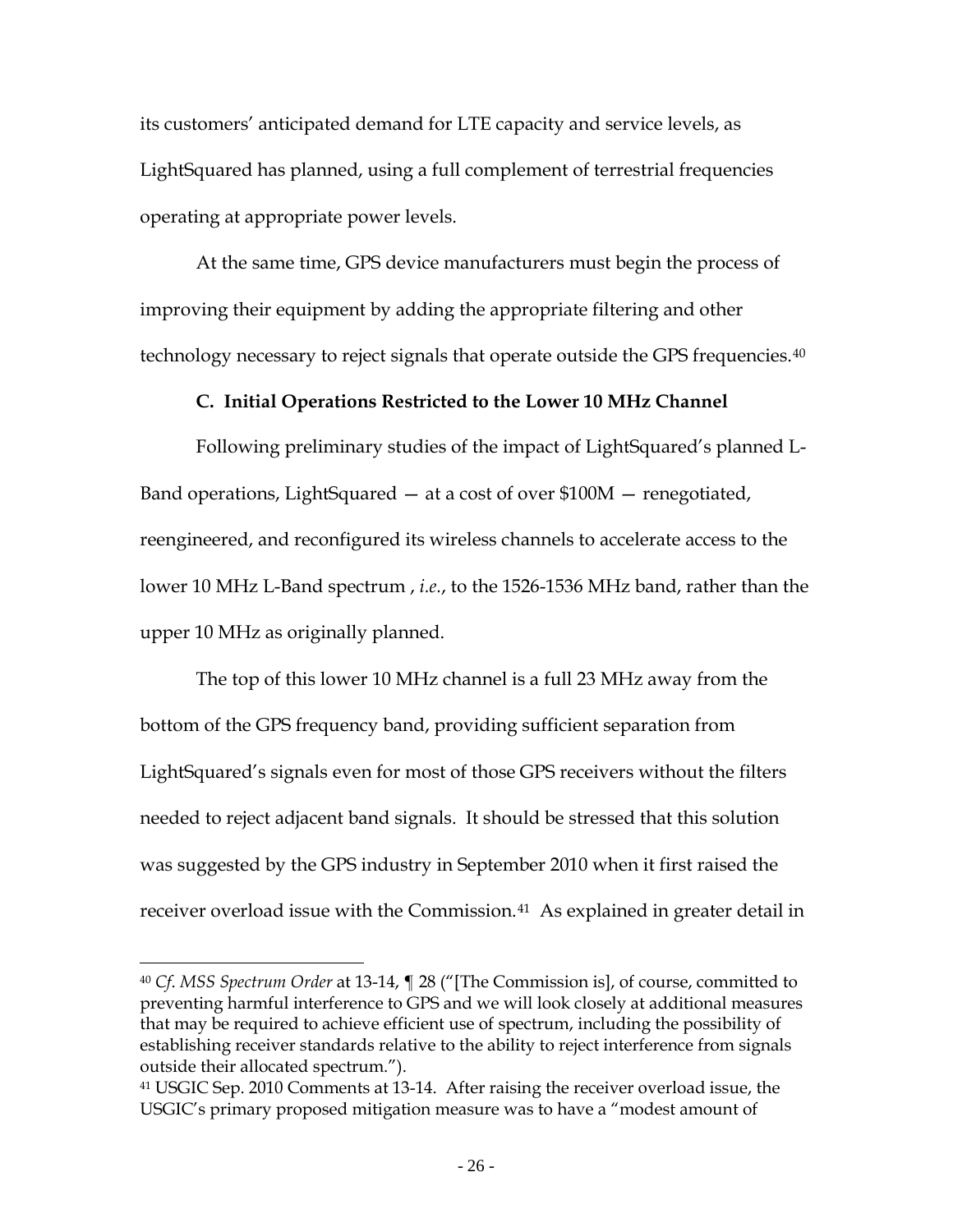its customers' anticipated demand for LTE capacity and service levels, as LightSquared has planned, using a full complement of terrestrial frequencies operating at appropriate power levels.

At the same time, GPS device manufacturers must begin the process of improving their equipment by adding the appropriate filtering and other technology necessary to reject signals that operate outside the GPS frequencies.[40](#page-26-0)

## **C. Initial Operations Restricted to the Lower 10 MHz Channel**

Following preliminary studies of the impact of LightSquared's planned L-Band operations, LightSquared — at a cost of over \$100M — renegotiated, reengineered, and reconfigured its wireless channels to accelerate access to the lower 10 MHz L-Band spectrum , *i.e.*, to the 1526-1536 MHz band, rather than the upper 10 MHz as originally planned.

The top of this lower 10 MHz channel is a full 23 MHz away from the bottom of the GPS frequency band, providing sufficient separation from LightSquared's signals even for most of those GPS receivers without the filters needed to reject adjacent band signals. It should be stressed that this solution was suggested by the GPS industry in September 2010 when it first raised the receiver overload issue with the Commission.<sup>[41](#page-26-1)</sup> As explained in greater detail in

<span id="page-26-0"></span><sup>40</sup> *Cf*. *MSS Spectrum Order* at 13-14, ¶ 28 ("[The Commission is], of course, committed to preventing harmful interference to GPS and we will look closely at additional measures that may be required to achieve efficient use of spectrum, including the possibility of establishing receiver standards relative to the ability to reject interference from signals outside their allocated spectrum.").

<span id="page-26-1"></span><sup>41</sup> USGIC Sep. 2010 Comments at 13-14. After raising the receiver overload issue, the USGIC's primary proposed mitigation measure was to have a "modest amount of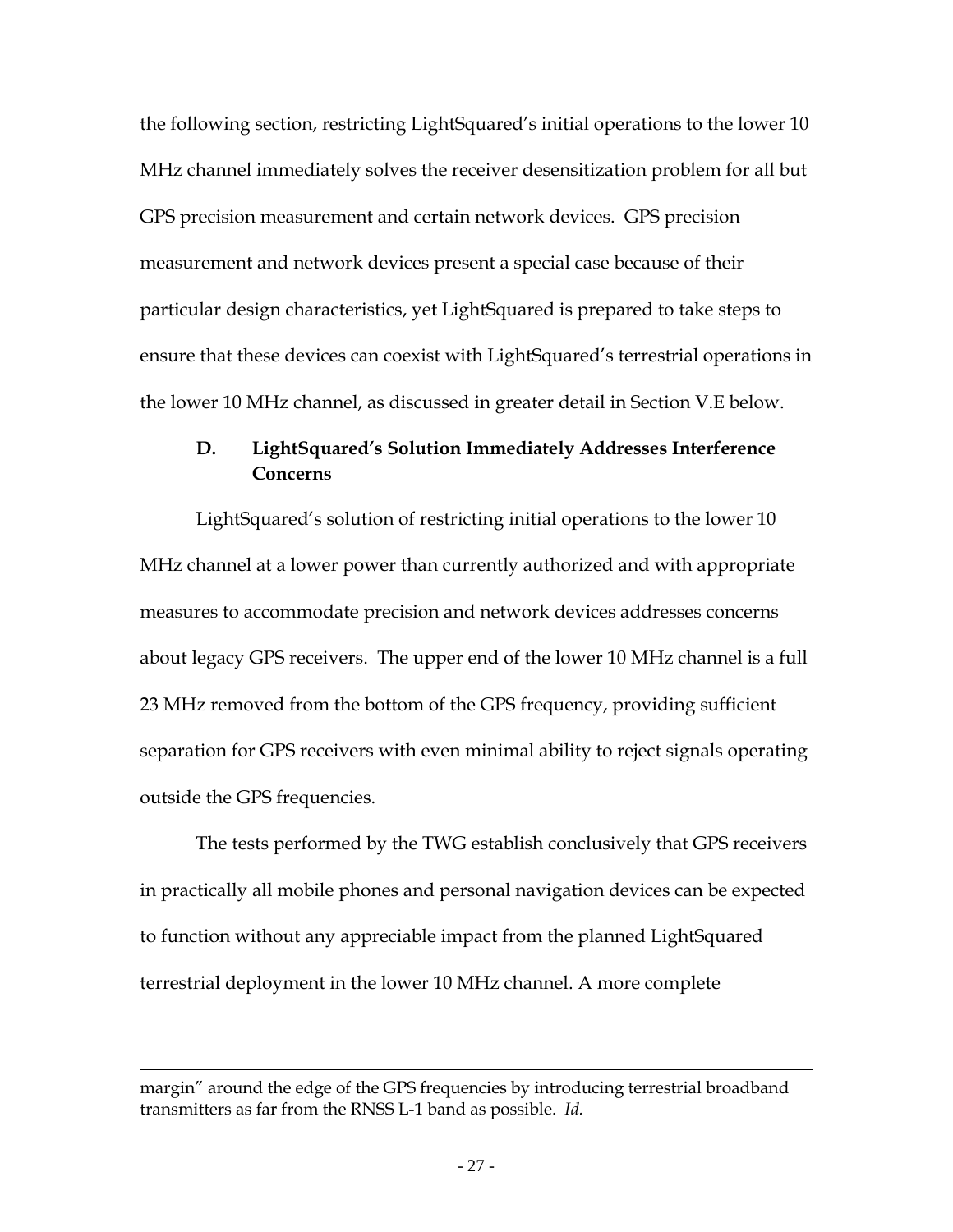the following section, restricting LightSquared's initial operations to the lower 10 MHz channel immediately solves the receiver desensitization problem for all but GPS precision measurement and certain network devices. GPS precision measurement and network devices present a special case because of their particular design characteristics, yet LightSquared is prepared to take steps to ensure that these devices can coexist with LightSquared's terrestrial operations in the lower 10 MHz channel, as discussed in greater detail in Section V.E below.

# **D. LightSquared's Solution Immediately Addresses Interference Concerns**

LightSquared's solution of restricting initial operations to the lower 10 MHz channel at a lower power than currently authorized and with appropriate measures to accommodate precision and network devices addresses concerns about legacy GPS receivers. The upper end of the lower 10 MHz channel is a full 23 MHz removed from the bottom of the GPS frequency, providing sufficient separation for GPS receivers with even minimal ability to reject signals operating outside the GPS frequencies.

The tests performed by the TWG establish conclusively that GPS receivers in practically all mobile phones and personal navigation devices can be expected to function without any appreciable impact from the planned LightSquared terrestrial deployment in the lower 10 MHz channel. A more complete

margin" around the edge of the GPS frequencies by introducing terrestrial broadband transmitters as far from the RNSS L-1 band as possible. *Id.*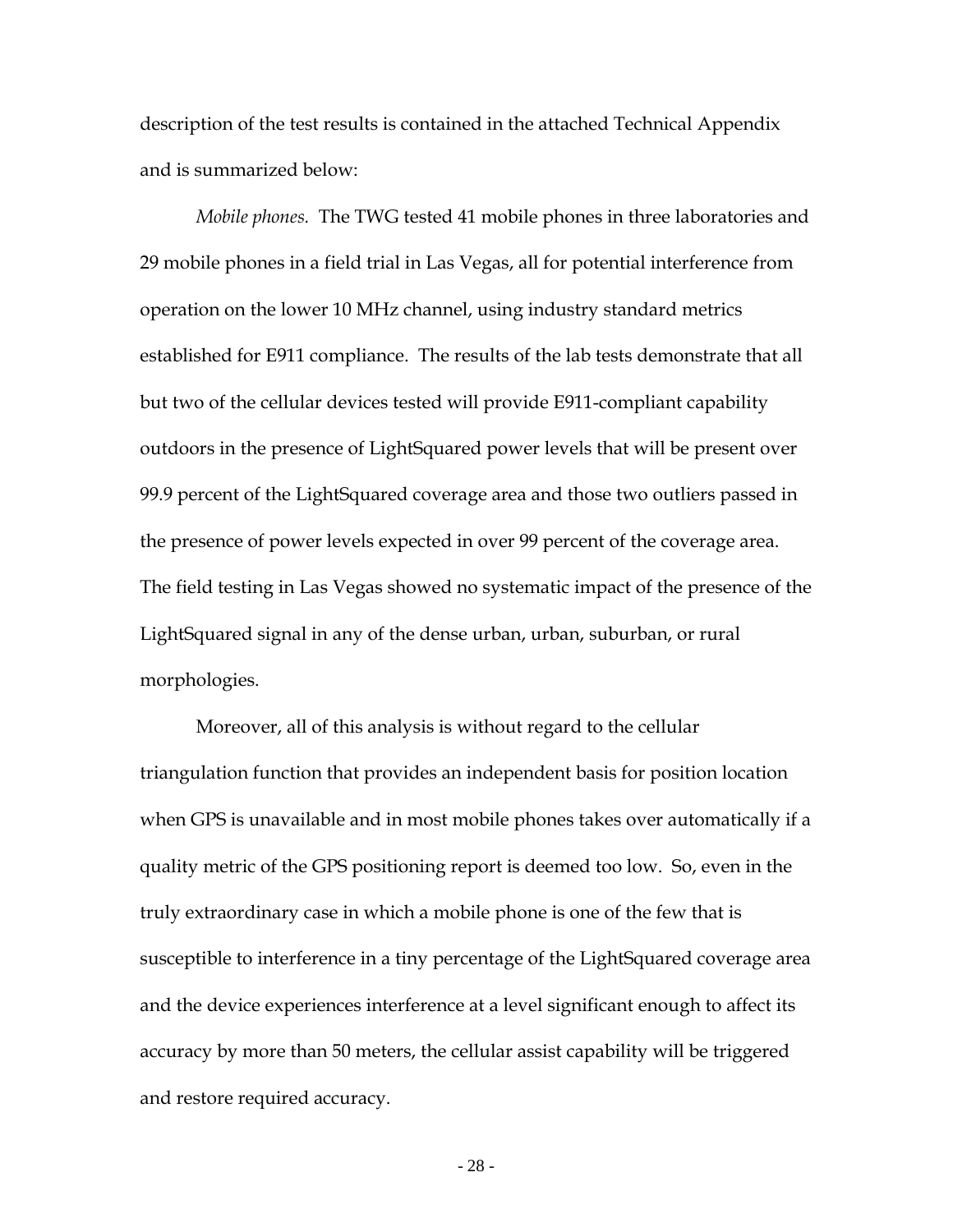description of the test results is contained in the attached Technical Appendix and is summarized below:

*Mobile phones.* The TWG tested 41 mobile phones in three laboratories and 29 mobile phones in a field trial in Las Vegas, all for potential interference from operation on the lower 10 MHz channel, using industry standard metrics established for E911 compliance. The results of the lab tests demonstrate that all but two of the cellular devices tested will provide E911-compliant capability outdoors in the presence of LightSquared power levels that will be present over 99.9 percent of the LightSquared coverage area and those two outliers passed in the presence of power levels expected in over 99 percent of the coverage area. The field testing in Las Vegas showed no systematic impact of the presence of the LightSquared signal in any of the dense urban, urban, suburban, or rural morphologies.

Moreover, all of this analysis is without regard to the cellular triangulation function that provides an independent basis for position location when GPS is unavailable and in most mobile phones takes over automatically if a quality metric of the GPS positioning report is deemed too low. So, even in the truly extraordinary case in which a mobile phone is one of the few that is susceptible to interference in a tiny percentage of the LightSquared coverage area and the device experiences interference at a level significant enough to affect its accuracy by more than 50 meters, the cellular assist capability will be triggered and restore required accuracy.

- 28 -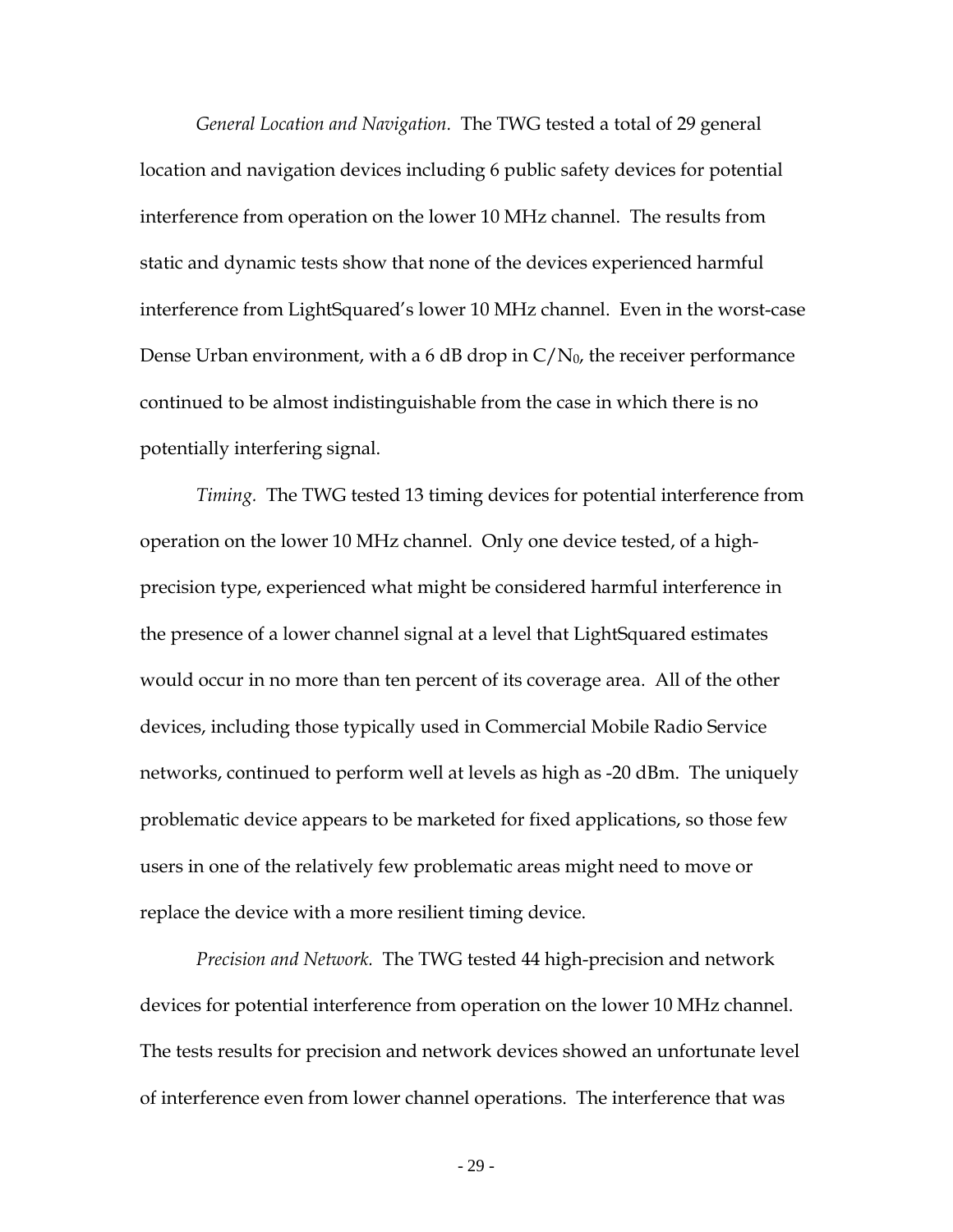*General Location and Navigation.* The TWG tested a total of 29 general location and navigation devices including 6 public safety devices for potential interference from operation on the lower 10 MHz channel. The results from static and dynamic tests show that none of the devices experienced harmful interference from LightSquared's lower 10 MHz channel. Even in the worst-case Dense Urban environment, with a 6 dB drop in  $C/N_0$ , the receiver performance continued to be almost indistinguishable from the case in which there is no potentially interfering signal.

 *Timing.* The TWG tested 13 timing devices for potential interference from operation on the lower 10 MHz channel. Only one device tested, of a highprecision type, experienced what might be considered harmful interference in the presence of a lower channel signal at a level that LightSquared estimates would occur in no more than ten percent of its coverage area. All of the other devices, including those typically used in Commercial Mobile Radio Service networks, continued to perform well at levels as high as -20 dBm. The uniquely problematic device appears to be marketed for fixed applications, so those few users in one of the relatively few problematic areas might need to move or replace the device with a more resilient timing device.

*Precision and Network.* The TWG tested 44 high-precision and network devices for potential interference from operation on the lower 10 MHz channel. The tests results for precision and network devices showed an unfortunate level of interference even from lower channel operations. The interference that was

- 29 -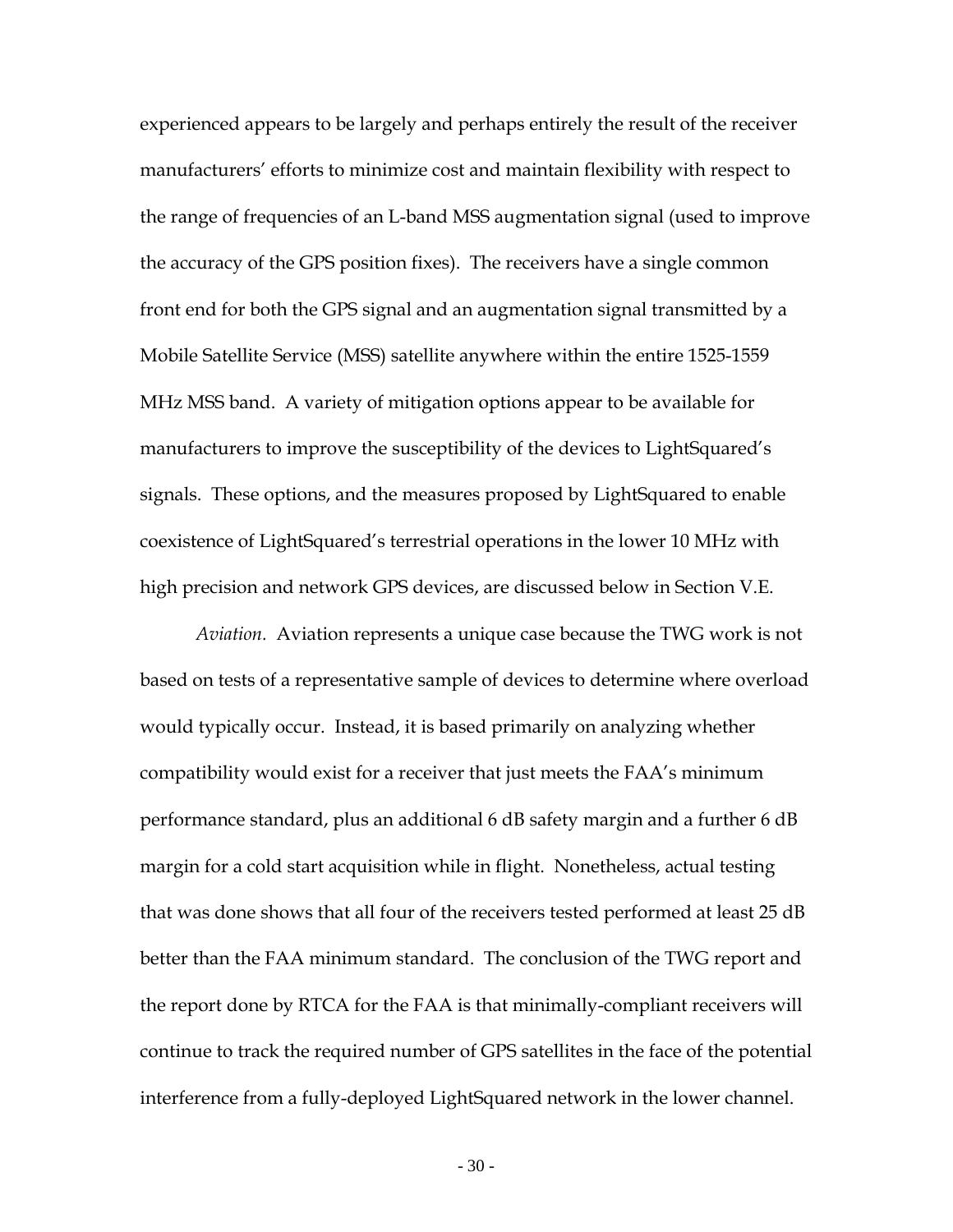experienced appears to be largely and perhaps entirely the result of the receiver manufacturers' efforts to minimize cost and maintain flexibility with respect to the range of frequencies of an L-band MSS augmentation signal (used to improve the accuracy of the GPS position fixes). The receivers have a single common front end for both the GPS signal and an augmentation signal transmitted by a Mobile Satellite Service (MSS) satellite anywhere within the entire 1525-1559 MHz MSS band. A variety of mitigation options appear to be available for manufacturers to improve the susceptibility of the devices to LightSquared's signals. These options, and the measures proposed by LightSquared to enable coexistence of LightSquared's terrestrial operations in the lower 10 MHz with high precision and network GPS devices, are discussed below in Section V.E.

*Aviation.* Aviation represents a unique case because the TWG work is not based on tests of a representative sample of devices to determine where overload would typically occur. Instead, it is based primarily on analyzing whether compatibility would exist for a receiver that just meets the FAA's minimum performance standard, plus an additional 6 dB safety margin and a further 6 dB margin for a cold start acquisition while in flight. Nonetheless, actual testing that was done shows that all four of the receivers tested performed at least 25 dB better than the FAA minimum standard. The conclusion of the TWG report and the report done by RTCA for the FAA is that minimally-compliant receivers will continue to track the required number of GPS satellites in the face of the potential interference from a fully-deployed LightSquared network in the lower channel.

- 30 -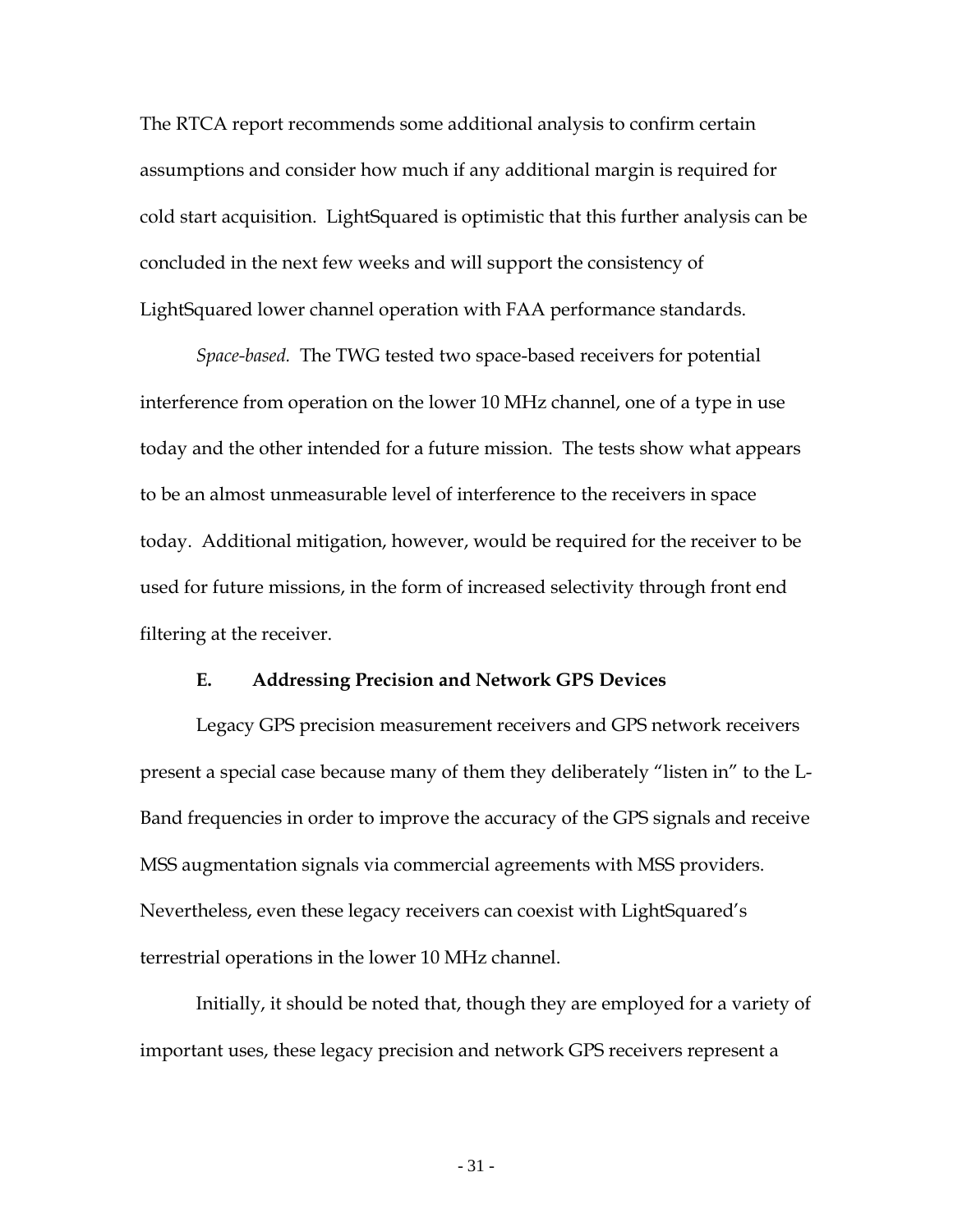The RTCA report recommends some additional analysis to confirm certain assumptions and consider how much if any additional margin is required for cold start acquisition. LightSquared is optimistic that this further analysis can be concluded in the next few weeks and will support the consistency of LightSquared lower channel operation with FAA performance standards.

*Space-based.* The TWG tested two space-based receivers for potential interference from operation on the lower 10 MHz channel, one of a type in use today and the other intended for a future mission. The tests show what appears to be an almost unmeasurable level of interference to the receivers in space today. Additional mitigation, however, would be required for the receiver to be used for future missions, in the form of increased selectivity through front end filtering at the receiver.

#### **E. Addressing Precision and Network GPS Devices**

Legacy GPS precision measurement receivers and GPS network receivers present a special case because many of them they deliberately "listen in" to the L-Band frequencies in order to improve the accuracy of the GPS signals and receive MSS augmentation signals via commercial agreements with MSS providers. Nevertheless, even these legacy receivers can coexist with LightSquared's terrestrial operations in the lower 10 MHz channel.

Initially, it should be noted that, though they are employed for a variety of important uses, these legacy precision and network GPS receivers represent a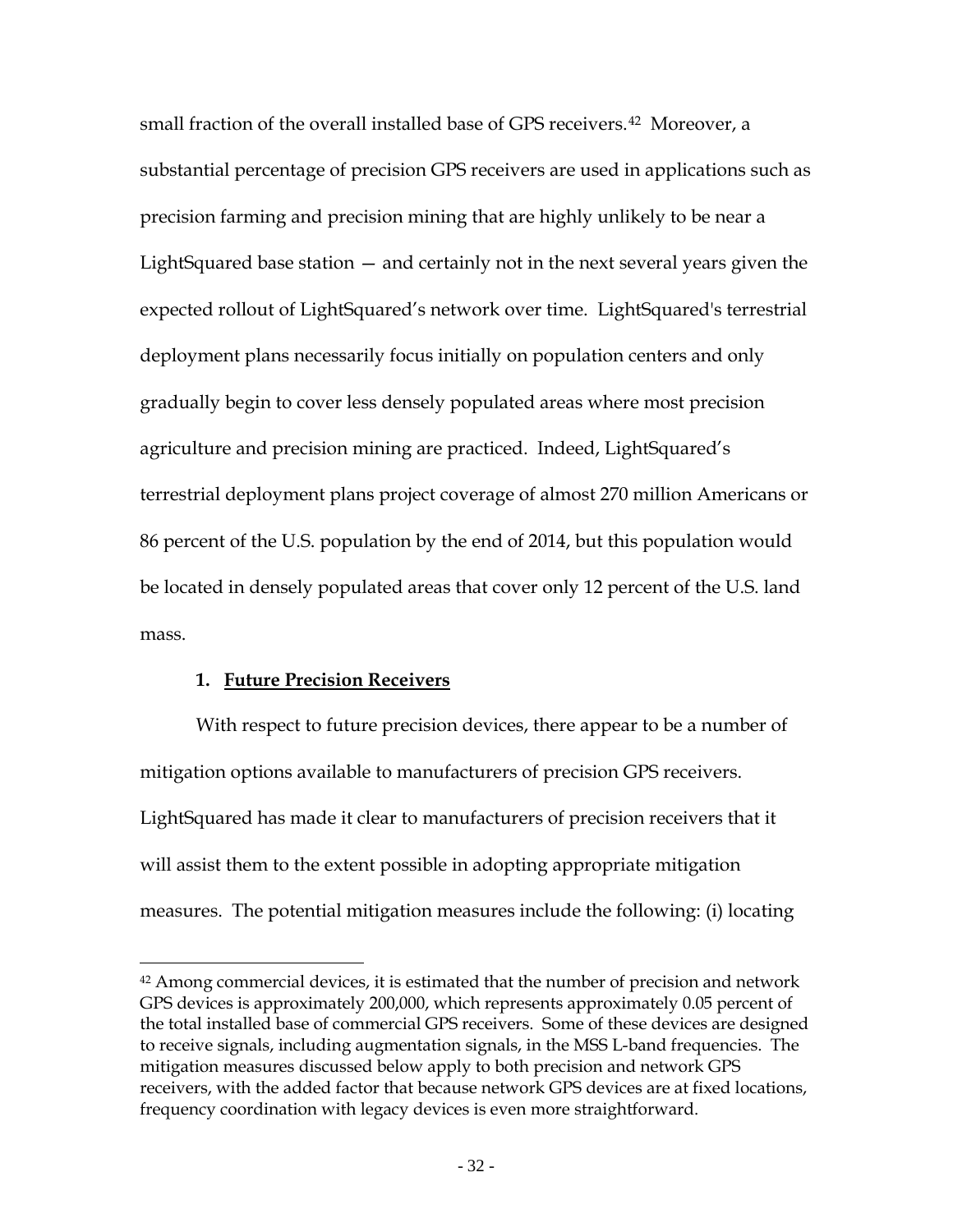small fraction of the overall installed base of GPS receivers.<sup>[42](#page-32-0)</sup> Moreover, a substantial percentage of precision GPS receivers are used in applications such as precision farming and precision mining that are highly unlikely to be near a LightSquared base station — and certainly not in the next several years given the expected rollout of LightSquared's network over time. LightSquared's terrestrial deployment plans necessarily focus initially on population centers and only gradually begin to cover less densely populated areas where most precision agriculture and precision mining are practiced. Indeed, LightSquared's terrestrial deployment plans project coverage of almost 270 million Americans or 86 percent of the U.S. population by the end of 2014, but this population would be located in densely populated areas that cover only 12 percent of the U.S. land mass.

## **1. Future Precision Receivers**

 $\overline{a}$ 

With respect to future precision devices, there appear to be a number of mitigation options available to manufacturers of precision GPS receivers. LightSquared has made it clear to manufacturers of precision receivers that it will assist them to the extent possible in adopting appropriate mitigation measures. The potential mitigation measures include the following: (i) locating

<span id="page-32-0"></span> $42$  Among commercial devices, it is estimated that the number of precision and network GPS devices is approximately 200,000, which represents approximately 0.05 percent of the total installed base of commercial GPS receivers. Some of these devices are designed to receive signals, including augmentation signals, in the MSS L-band frequencies. The mitigation measures discussed below apply to both precision and network GPS receivers, with the added factor that because network GPS devices are at fixed locations, frequency coordination with legacy devices is even more straightforward.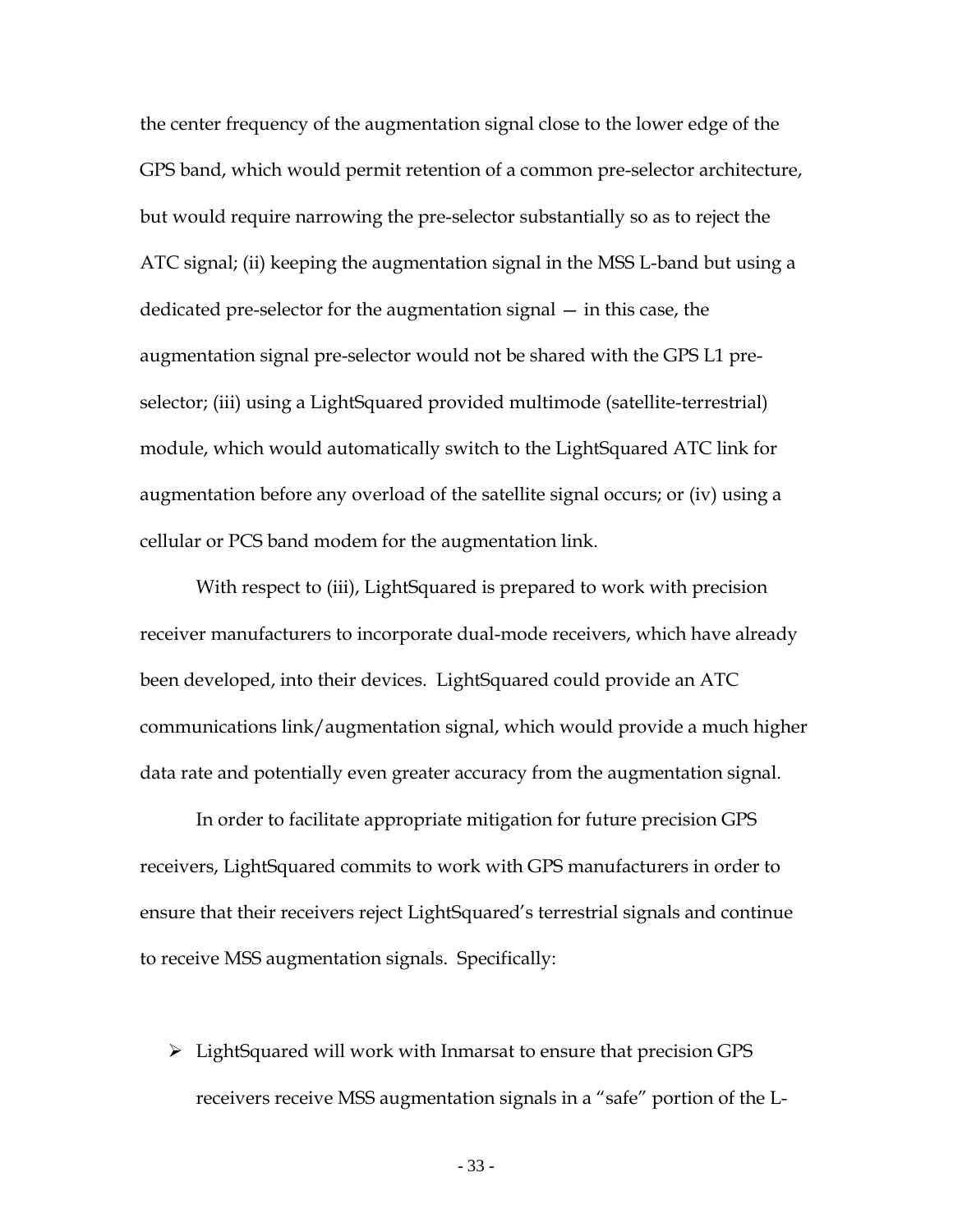the center frequency of the augmentation signal close to the lower edge of the GPS band, which would permit retention of a common pre-selector architecture, but would require narrowing the pre-selector substantially so as to reject the ATC signal; (ii) keeping the augmentation signal in the MSS L-band but using a dedicated pre-selector for the augmentation signal — in this case, the augmentation signal pre-selector would not be shared with the GPS L1 preselector; (iii) using a LightSquared provided multimode (satellite-terrestrial) module, which would automatically switch to the LightSquared ATC link for augmentation before any overload of the satellite signal occurs; or (iv) using a cellular or PCS band modem for the augmentation link.

With respect to (iii), LightSquared is prepared to work with precision receiver manufacturers to incorporate dual-mode receivers, which have already been developed, into their devices. LightSquared could provide an ATC communications link/augmentation signal, which would provide a much higher data rate and potentially even greater accuracy from the augmentation signal.

In order to facilitate appropriate mitigation for future precision GPS receivers, LightSquared commits to work with GPS manufacturers in order to ensure that their receivers reject LightSquared's terrestrial signals and continue to receive MSS augmentation signals. Specifically:

 $\triangleright$  LightSquared will work with Inmarsat to ensure that precision GPS receivers receive MSS augmentation signals in a "safe" portion of the L-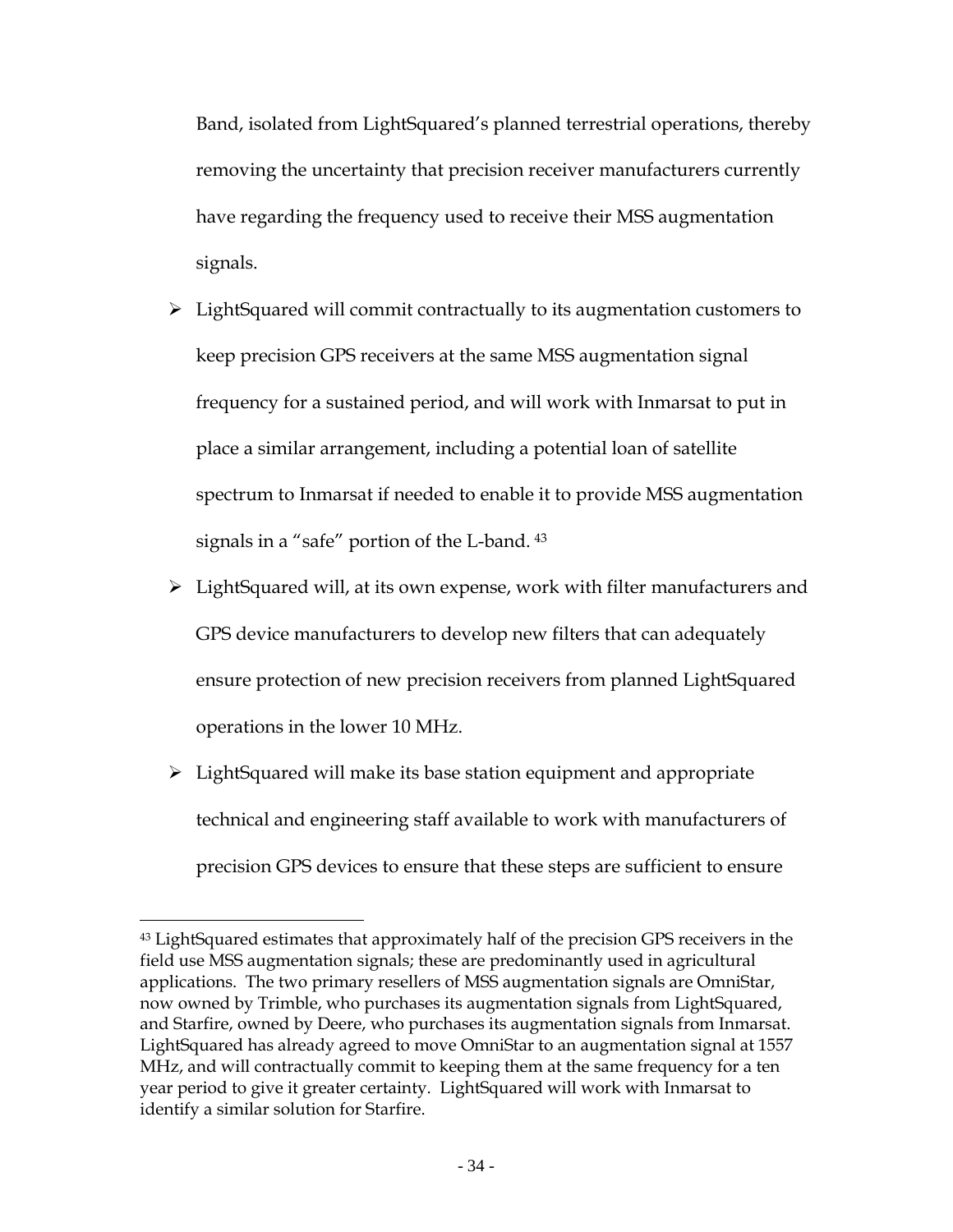Band, isolated from LightSquared's planned terrestrial operations, thereby removing the uncertainty that precision receiver manufacturers currently have regarding the frequency used to receive their MSS augmentation signals.

- $\triangleright$  LightSquared will commit contractually to its augmentation customers to keep precision GPS receivers at the same MSS augmentation signal frequency for a sustained period, and will work with Inmarsat to put in place a similar arrangement, including a potential loan of satellite spectrum to Inmarsat if needed to enable it to provide MSS augmentation signals in a "safe" portion of the L-band. [43](#page-34-0)
- LightSquared will, at its own expense, work with filter manufacturers and GPS device manufacturers to develop new filters that can adequately ensure protection of new precision receivers from planned LightSquared operations in the lower 10 MHz.
- $\triangleright$  LightSquared will make its base station equipment and appropriate technical and engineering staff available to work with manufacturers of precision GPS devices to ensure that these steps are sufficient to ensure

<span id="page-34-0"></span><sup>&</sup>lt;sup>43</sup> LightSquared estimates that approximately half of the precision GPS receivers in the field use MSS augmentation signals; these are predominantly used in agricultural applications. The two primary resellers of MSS augmentation signals are OmniStar, now owned by Trimble, who purchases its augmentation signals from LightSquared, and Starfire, owned by Deere, who purchases its augmentation signals from Inmarsat. LightSquared has already agreed to move OmniStar to an augmentation signal at 1557 MHz, and will contractually commit to keeping them at the same frequency for a ten year period to give it greater certainty. LightSquared will work with Inmarsat to identify a similar solution for Starfire.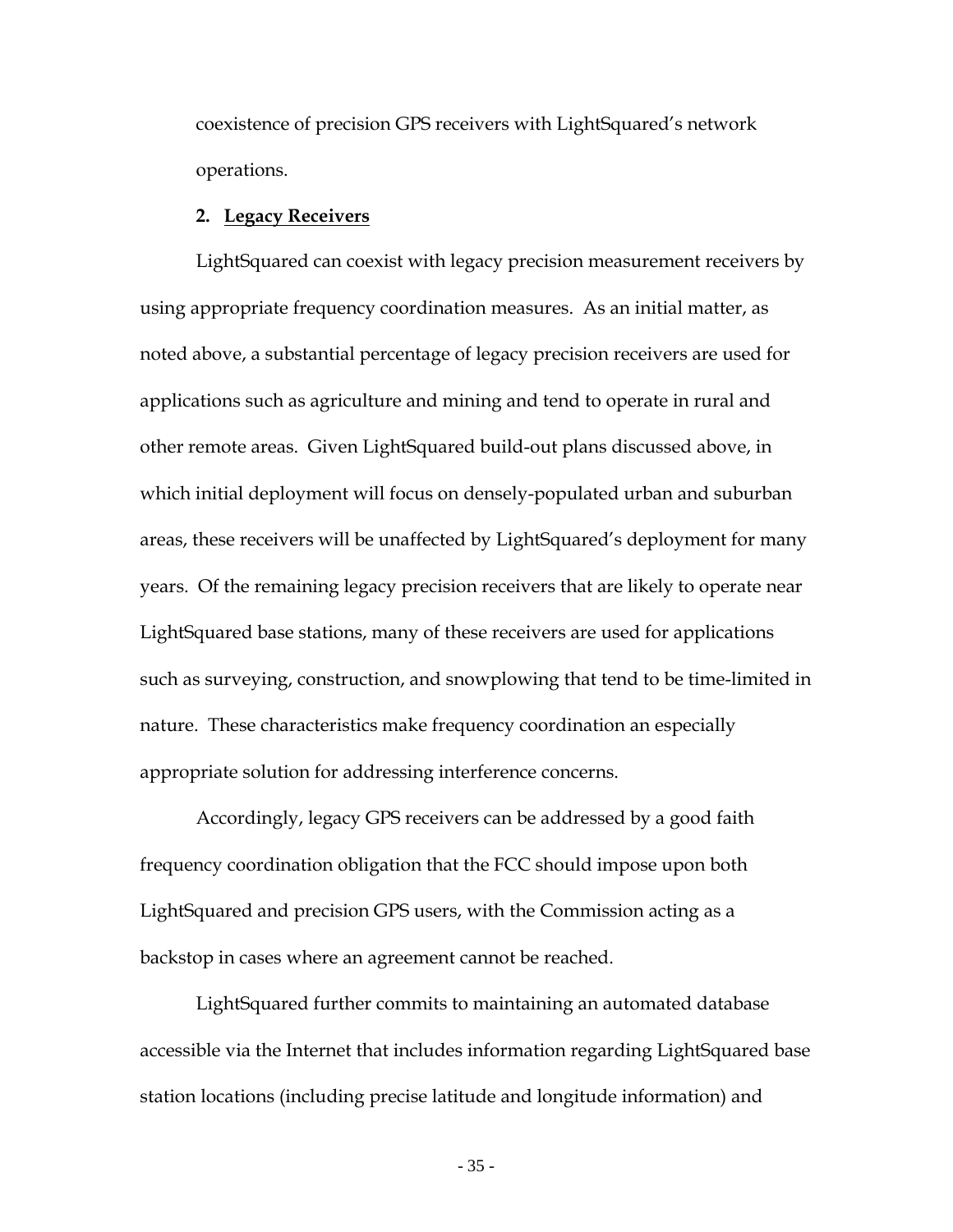coexistence of precision GPS receivers with LightSquared's network operations.

#### **2. Legacy Receivers**

LightSquared can coexist with legacy precision measurement receivers by using appropriate frequency coordination measures. As an initial matter, as noted above, a substantial percentage of legacy precision receivers are used for applications such as agriculture and mining and tend to operate in rural and other remote areas. Given LightSquared build-out plans discussed above, in which initial deployment will focus on densely-populated urban and suburban areas, these receivers will be unaffected by LightSquared's deployment for many years. Of the remaining legacy precision receivers that are likely to operate near LightSquared base stations, many of these receivers are used for applications such as surveying, construction, and snowplowing that tend to be time-limited in nature. These characteristics make frequency coordination an especially appropriate solution for addressing interference concerns.

Accordingly, legacy GPS receivers can be addressed by a good faith frequency coordination obligation that the FCC should impose upon both LightSquared and precision GPS users, with the Commission acting as a backstop in cases where an agreement cannot be reached.

LightSquared further commits to maintaining an automated database accessible via the Internet that includes information regarding LightSquared base station locations (including precise latitude and longitude information) and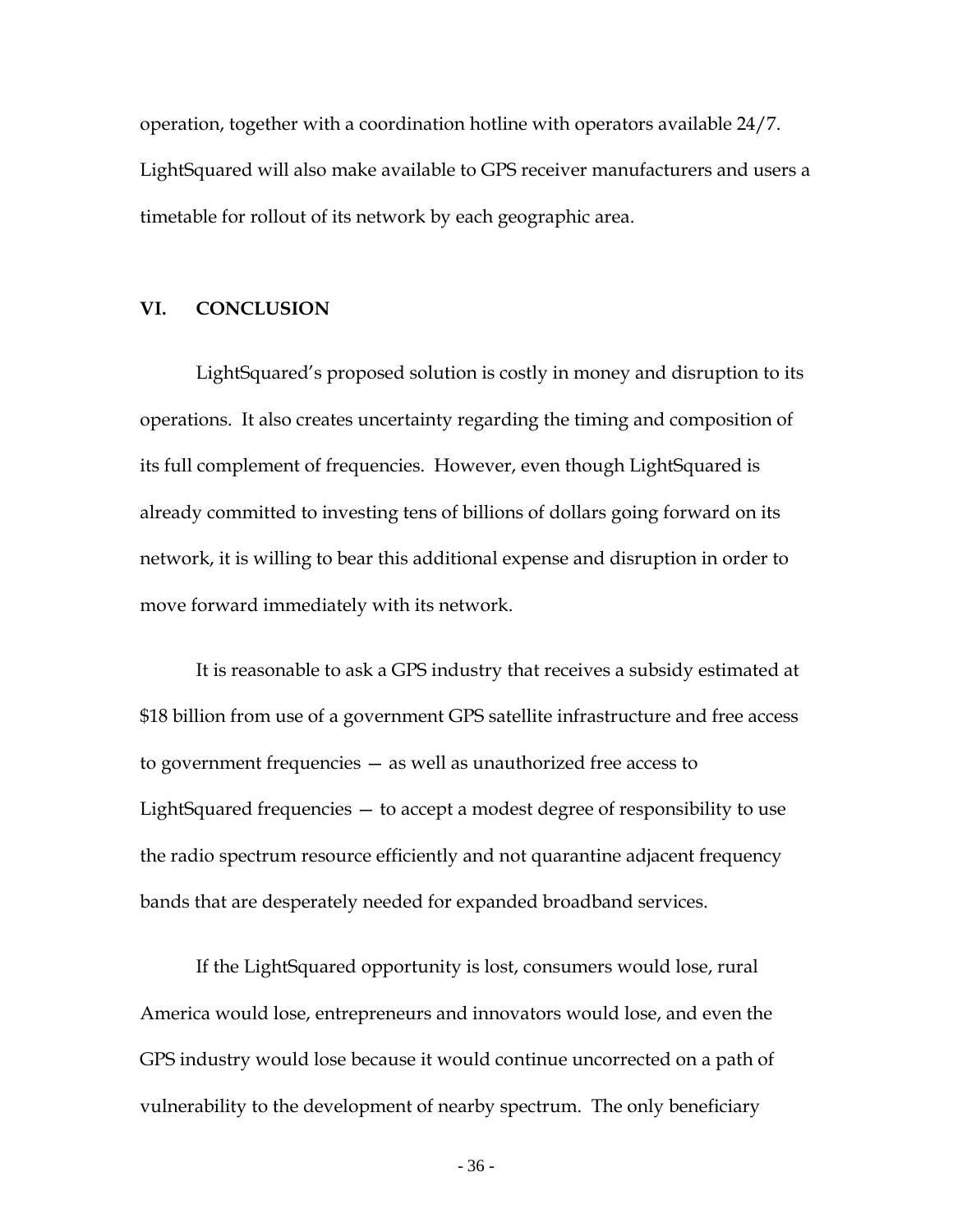operation, together with a coordination hotline with operators available 24/7. LightSquared will also make available to GPS receiver manufacturers and users a timetable for rollout of its network by each geographic area.

## **VI. CONCLUSION**

LightSquared's proposed solution is costly in money and disruption to its operations. It also creates uncertainty regarding the timing and composition of its full complement of frequencies. However, even though LightSquared is already committed to investing tens of billions of dollars going forward on its network, it is willing to bear this additional expense and disruption in order to move forward immediately with its network.

It is reasonable to ask a GPS industry that receives a subsidy estimated at \$18 billion from use of a government GPS satellite infrastructure and free access to government frequencies — as well as unauthorized free access to LightSquared frequencies — to accept a modest degree of responsibility to use the radio spectrum resource efficiently and not quarantine adjacent frequency bands that are desperately needed for expanded broadband services.

If the LightSquared opportunity is lost, consumers would lose, rural America would lose, entrepreneurs and innovators would lose, and even the GPS industry would lose because it would continue uncorrected on a path of vulnerability to the development of nearby spectrum. The only beneficiary